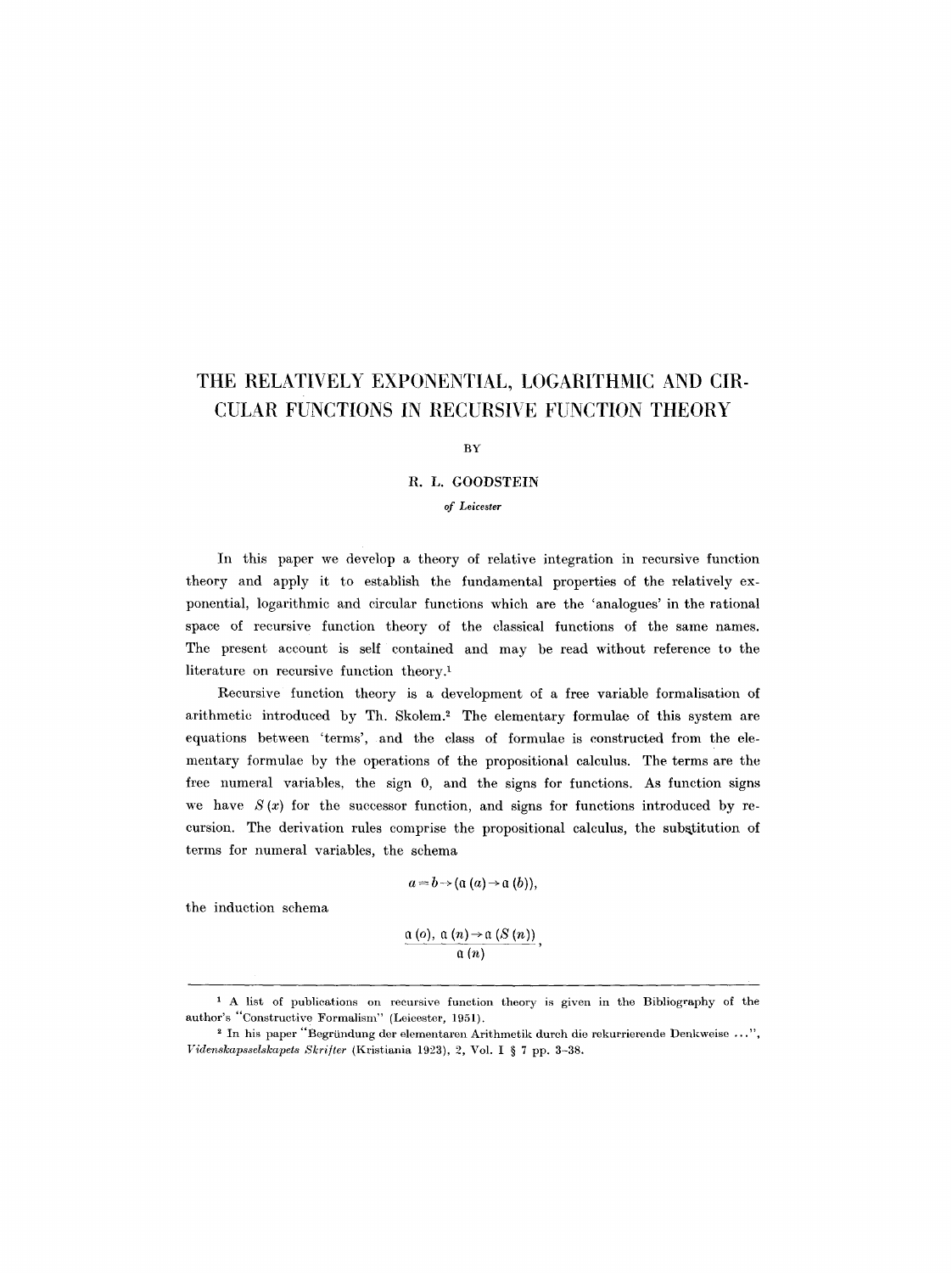explicit definition, and the recursive schema

$$
f(0, a) = \alpha(a)
$$
  

$$
f(S(n), a) = \beta(n, a, f(\gamma(n), a))
$$

in which  $f(n, a)$  is the function introduced by the schema and  $\alpha(a)$ ,  $\beta(n, a, b)$  and  $\gamma(n)$  are functions previously introduced. If  $\gamma(n)=n$ , the schema is called primitive recursion; if however  $\gamma(n)$  is a predecessor of n in a series of natural numbers of transfinite ordinal  $\Omega$  then the recursion is said to be transfinite of ordinal  $\Omega$ .<sup>1</sup> Provided that the ordinal does not exceed  $\omega^{\omega^{\omega}}$ , it has been shown that the value, for any assigned argument, of a recursive function of ordinal  $\Omega$ , may be determined by repeated substitution, the number of such substitutions being given by a function of ordinal less than  $Q$ .

A codification of recursive arithmetic has been given in which all the foregoing axioms and axiom schema are *demonstrable3* 

To complete these introductory remarks it remains only to indicate the passage from the recursive arithmetic of natural numbers to the recursive arithmetic of iational numbers. Following Bernays, we define a rational number to be an ordered triplet  $(p, q)/r$ , with  $r > 0$ , such that  $(p, q)/r \geq (p', q')/r'$  according as  $pr' + q' r \geq p' r + q r'$ ; likewise a recursive function of one or more variables  $(p, q)/r$  is a triplet of recursive functions of natural numbers

 $(P (p, q, r), Q (p, q, r))/R (p, q, r),$  with  $R (p, q, r) > 0$ , and

(writing P for  $P(p, q, r)$ ,  $P'$  for  $P(p', q', r')$ , etc.)

 $(P', Q')/R' = (P, Q)/R$  when  $(p', q')/r' = (p, q)/r$ .

We shall generally denote natural numbers by the letters *k, m, n, p, q, r,* with or without suffixes, rationals by  $x$  and  $y$ , and rational functions of a numeral variable *n* and a rational variable x by  $f(n, x)$ ,  $g(n, x)$ .

The numbers  $(p, 0)/1$ ,  $(0, q)/1$  are the positive and negative integers respectively and will be denoted as usual by  $+p$ ,  $-q$ , and we take for granted the further details which justify writing  $(p, q)/r$  as  $+(p-q)/r$  if  $p>q$ ,  $-(q-p)/r$  if  $p and$ 0 if  $p=q$ .

 $<sup>1</sup>$  Transfinite recursion was introduced by Ackermann in "Zur Widerspruchsfreiheit der Zahlen-</sup> theoric", *Mathematiache Annalen,* Vol. 177 (1940).

<sup>2</sup> R. L. GOODSTEIN, "Function theory in an axiom free equation calculus", *Proc. London Math. Soc.* VoL 48 (1945).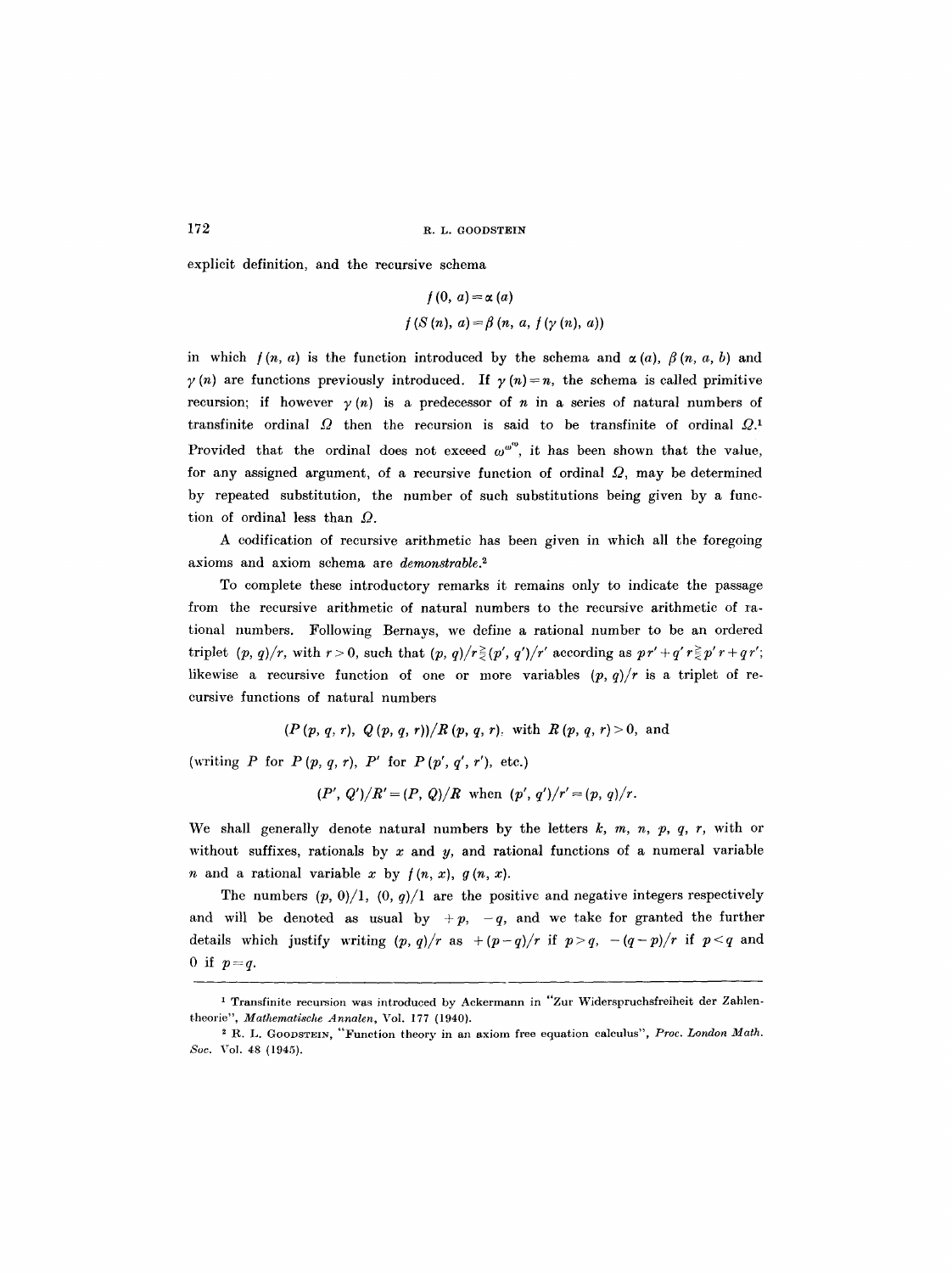The class of rational recursive functions is not increased by applying the original recursion schema to rational functions of a natural number argument. For instance, if we define the rational function  $f(n, x)$  by the recursion

$$
f(0, x) = 0, f(Sn, x) = \phi(n, x, f(n, x))
$$
 (i)

where

$$
\phi(n, (p, q)/r, (u, v)/w)
$$
  
= {a(n, p, q, r, u, v, w), b(n, p, ..., u, ...)}/c(n, p, ..., u, ...),

then we can find recursive functions  $u_n(p, q, r)$ ,  $v_n(p, q, r)$ ,  $w_n(p, q, r)$  so that

$$
f(n, (p, q)/r) = (u_n, v_n)/w_n;
$$
 (ii)

for if  $u_n$ ,  $v_n$ ,  $w_n$  are defined by the simultaneous recursions  $u_0 = v_0 = 0$ ,  $w_0 = 1$ 

$$
u_{n+1}(p, q, r) = a (n, u_n, v_n, w_n)
$$
  

$$
v_{n+1}(p, q, r) = b (n, u_n, v_n, w_n)
$$
  

$$
w_{n+1}(p, q, r) = c (n, u_n, v_n, w_n)
$$

then  $u_n$ ,  $v_n$ ,  $w_n$  are recursive and therefore  $f(n, x)$  defined by (ii) is recursive and satisfies the recursion (i).

We are now ready to describe the fundamental concepts of recursive function theory.

### **1. Notation**

**1.01.** If [x] denotes the whole part of x and if for some integer k,  $[10^k x] = 0$ , we write  $x=0(k)$ , or  $x-0(k)=0$  (so that  $x=0(k)$  is equivalent to the recursive **relation**  $|x| < 10^{-k}$ .

If there is a recursive function  $N(m_1, m_2, ..., m_p)$  such that a relation  $R(n, m_1, m_2, ..., m_p)$  holds for all  $m_1, m_2, ..., m_p$  and all  $n \ge N(m_1, m_2, ..., m_p)$  then we say that R holds *for majorant n.* 

More generally, if there are recursive functions

$$
N_0(m_1, m_2, \ldots, m_p), N_1(n_1, m_1, m_2, \ldots, m_p)
$$

such that  $R (n_1, n_2, m_1, m_2, ..., m_p)$  holds for all  $m_1, m_2, ..., m_p$  and

$$
n_1 \geq N_0(m_1, m_2, \ldots, m_p), n_2 \geq N_1(n_1, m_1, m_2, \ldots, m_p)
$$

then  $R_1(n_1, n_2, m_1, \ldots, m_p)$  is said to hold for majorant  $n_1, n_2$  (the order of  $n_1, n_2$ being material).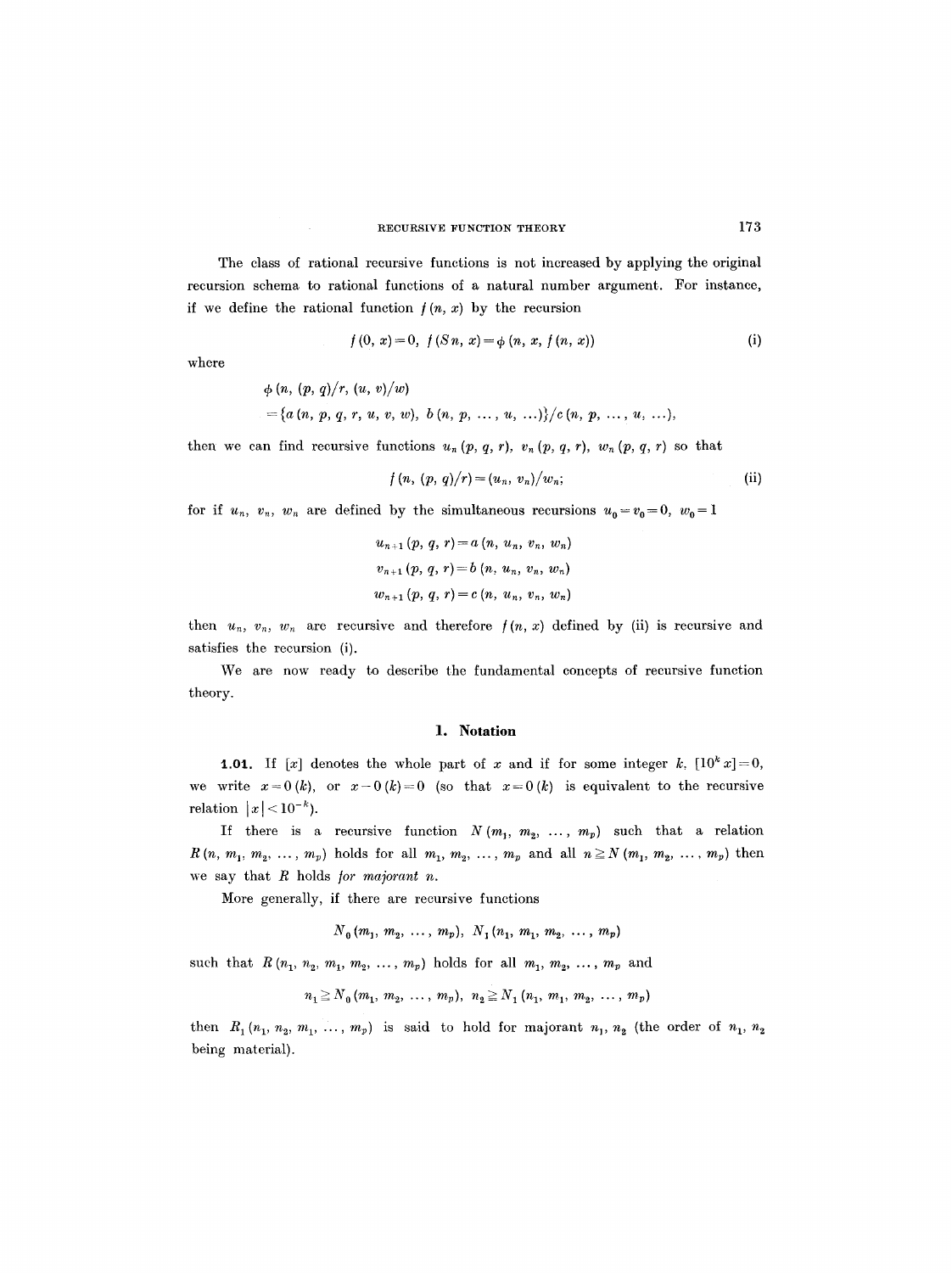**1.1. Equivalence:** The recursive functions  $f(n, x)$ ,  $g(n, x)$  are said to be equivalent functions of x, or equal relative to n, if  $f(n, x) - g(n, x) = 0$  (k) for majorant n. Similarly  $f(n_1, n_2, x)$ ,  $g(n_1, n_2, x)$  are said to be equal relative to  $n_1, n_2$  if  $f(n_1, n_2, x)$  - $-g (n_1, n_2, x) = 0 (k)$  for majorant  $n_1, n_2$ .

**1.2. Recursive convergence.** A recursive function  $f(n, x)$  of a positive integral variable *n* and a rational variable x is said to be (recursive) convergent in *n*, for  $a \leq x \leq b$ , if there is a recursive N(k, x)<sup>1</sup> such that  $N(k+1, x) \geq N(k, x) \geq k$  and for  $n_1 \ge n_2 \ge N(k, x)$ , and  $a \le x \le b$ ,

$$
f(n_1 x) - f(n_2, x) = 0 (k).
$$

If  $N(k, x)$  may be replaced by a recursive  $N(k)$  independent of x then  $f(n, x)$  is said to be uniformly recursive convergent; and if  $N(k) = k$ ,  $f(n, x)$  is in *standard form.*<sup>2</sup>

**1.3. Relative convergence.**  $f(m, n)$  is said to be convergent in m, relative to *n*, if there is a recursive  $M(k)$  such that, for  $m_1, m_2 \geq M(k)$ ,

 $f(m_1, n) - f(m_2, n) = 0 (k)$ , for majorant n.

**1.4. Relative continuity.**  $f(n, x)$  is said to be continuous for  $a \leq x \leq b$ , relative to *n*, if  $f(n, x)$  is recursive convergent for  $a \le x \le b$  and if there is a strictly increasing recursive function  $c(k)$  such that, for all  $x_1, x_2$  satisfying  $a \le x_1 \le x_2 \le b$  and  $x_1 - x_2 = 0$  (c (k)),

$$
f(n, x_1) - f(n, x_2) = 0 (k),
$$
 for majorant n.

**1.5. Relative differentiability.**  $f(n, x)$  is said to be differentiable for  $a \le x \le b$ , relative to *n*, with a relative derivative  $f^{1}(n, x)$ , if  $f(n, x)$  and  $f^{1}(n, x)$  are recursive convergent for  $a \le x \le b$  and if there is a strictly increasing recursive  $d(k)$  such that for all x, x\* satisfying  $a \le x < x^* \le b$  and  $x^* - x = 0$  (d(k)) we have

$$
\frac{f(n, x^*) - f(n, x)}{x^* - x} - f^{(n, x)} = 0 (k),
$$

for majorant n.<sup>3</sup> We observe that, if  $f(n, x)$  is relatively differentiable, then both  $f(n, x)$  and  $f^1(n, x)$  are relatively continuous in  $(a, b)$ .

<sup>&</sup>lt;sup>1</sup> When it is rendered necessary by the context we denote the connection of this function  $N$ with the function  $f$  by attaching  $f$  to  $N$  as a suffix. In the same way the several functions  $M(k)$ ,  $c(k)$  and  $d(k)$  of  $\S$  1.3, 1.4, 1.5 carry suffixes when needed to avoid ambiguity.

<sup>&</sup>lt;sup>2</sup> Every uniformly convergent function has an equivalent in standard form, for if  $f(n, x)$  is uniformly convergent then  $f(N(k), x)$  is an equivalent in standard form.

 $^3$  Relative differentiability is therefore uniform in x.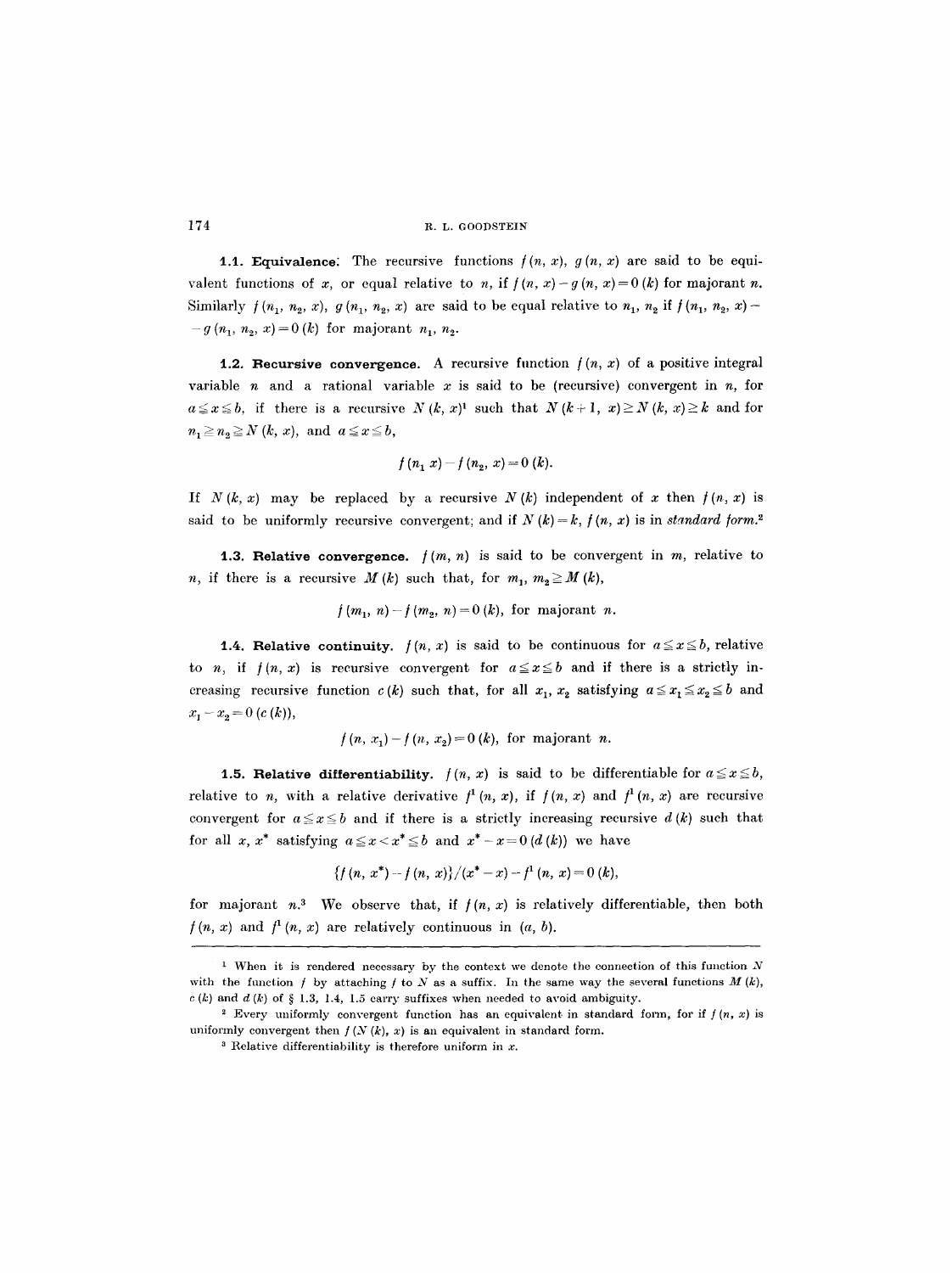1.51. Relative continuity and relative differentiability are invariants of the equivalence relation and any recursive equivalent of a relative derivative of a function  $f(n, x)$  is itself a relative derivative of  $f(n, x)$ .

**1.6. Recursive differentiability.** A recursive  $f(n, x)$  is said to be recursively differentiable (for each value of *n*) with derivative  $g(n, x)$ , for  $a \le x \le b$ , if there is a recursive  $d (n, k)$  such that for all x, x\* satisfying  $a \le x < x^* \le b$  and  $x^* - x = 0$  ( $d (n, k)$ ) we have

$$
\frac{f(n, x^*) - f(n, x)}{x^* - x} - g(n, x) = 0 (k)
$$

for each value of n.

**1.7. Ruled functions.** A recursive  $f(n, x)$  is said to be *ruled* for  $a \le x \le b$  if  $f(n, x)$  is uniformly<sup>2</sup> recursive convergent for  $a \le x \le b$  and if there are recursive functions  $a_r^n$ ,  $v_r^n$ ,  $b(n)$  and  $t (m, n, r)$  such that

and

$$
a_0^n = a, a_{b(n)}^n = b, a_{r+1}^n > a_r^n, a_r^n = a_{t(m, n, r)}^m
$$
 for  $m > n$ ,

$$
f(n, x) = v_r^n
$$
, for  $a_r^n < x < a_{r+1}^n$ , and  $0 \leq r \leq b(n) - 1$ .

A ruled function is absolutely bounded, for if  $M_0$  is the greatest of  $|f(0, a_\tau^0)|, 0 \leq \tau \leq b(0),$ and  $|v_r^0|$ ,  $0 \le r < b(0)$ , then  $|f(0, x)| \le M_0$  for  $a \le x \le b$ . But (taking  $f(n, x)$  in standard form)  $|f(n, x)-f(0, x)| < 1$  and so  $|f(n, x)| < M_0 + 1$  for all n, and x in  $(a, b)$ .

 $2.$ 

**Theorem 1.** A relatively continuous function has a uniformly convergent equivalent. For if  $f(n, x)$  is relatively continuous then there are recursive functions  $N (k, x)$  and  $c(k)$  such that

 $f(q, x)-f(p, x)=q-p\geq 1$  for any x in  $i_q$ .

<sup>&</sup>lt;sup>1</sup> If  $f(n, x)$  is relatively differentiable with relative derivative  $f^{1}(n, x)$  for  $a \le x \le b$  and if  $f^1(n, x)=0$  relative to *n*, then  $f(n, x)=f(n, a)$  relative to *n*,  $a \le x \le b$ . Let the points  $a_r^k$ ,  $0 \le r \le i(k)$ divide  $(a, b)$  into equal parts of length  $\Delta_k = 0$   $(d (k))$ , so that  $\{f(n, x) - f(n, a_r^k)\} / (x - a_r^k) = 2 \cdot 0$   $(k)$ for  $a_r^k < x \le a_{r+1}^k$ ,  $0 \le r \le i(k) - 1$ , and majorant n, whence, by addition,  $f(n, x) - f(n, a) = 2(b-a) \cdot 0(k)$ , for any  $x$  in  $(a, b)$  and majorant  $n$ .

<sup>&</sup>lt;sup>2</sup> The uniformity is needed to ensure that if  $x_n$  converges then  $f(n, x_n)$  converges. If  $f(n, x)$ is a non-uniformly convergent sequence of step functions there may be sequences  $x_n$  for which  $f(n, x_n)$  diverges. For instance, if  $i_n$  is a nest of intervals in [0, 1) enclosing the point  $1/\sqrt{2}$  (so that for every rational x in  $(0, 1)$ , x lies outside  $i_n$  from some n onwards) and if  $f(n, x) = n$  in the closed interval  $i_n$ , and takes the value 0 outside, then for each n,  $j(n, x)$  is a step function, and for rational x,  $f(n, x) = 0$  from some n onwards, so that  $f(n, x)$  converges; but if  $x_n$  is an end point of  $i_n$ ,  $f(n, x_n) = n$  so that  $f(n, x_n) \to \infty$ . Of course  $f(n, x)$  is not uniformly convergent, since for any two  $p, q$  with  $q > p$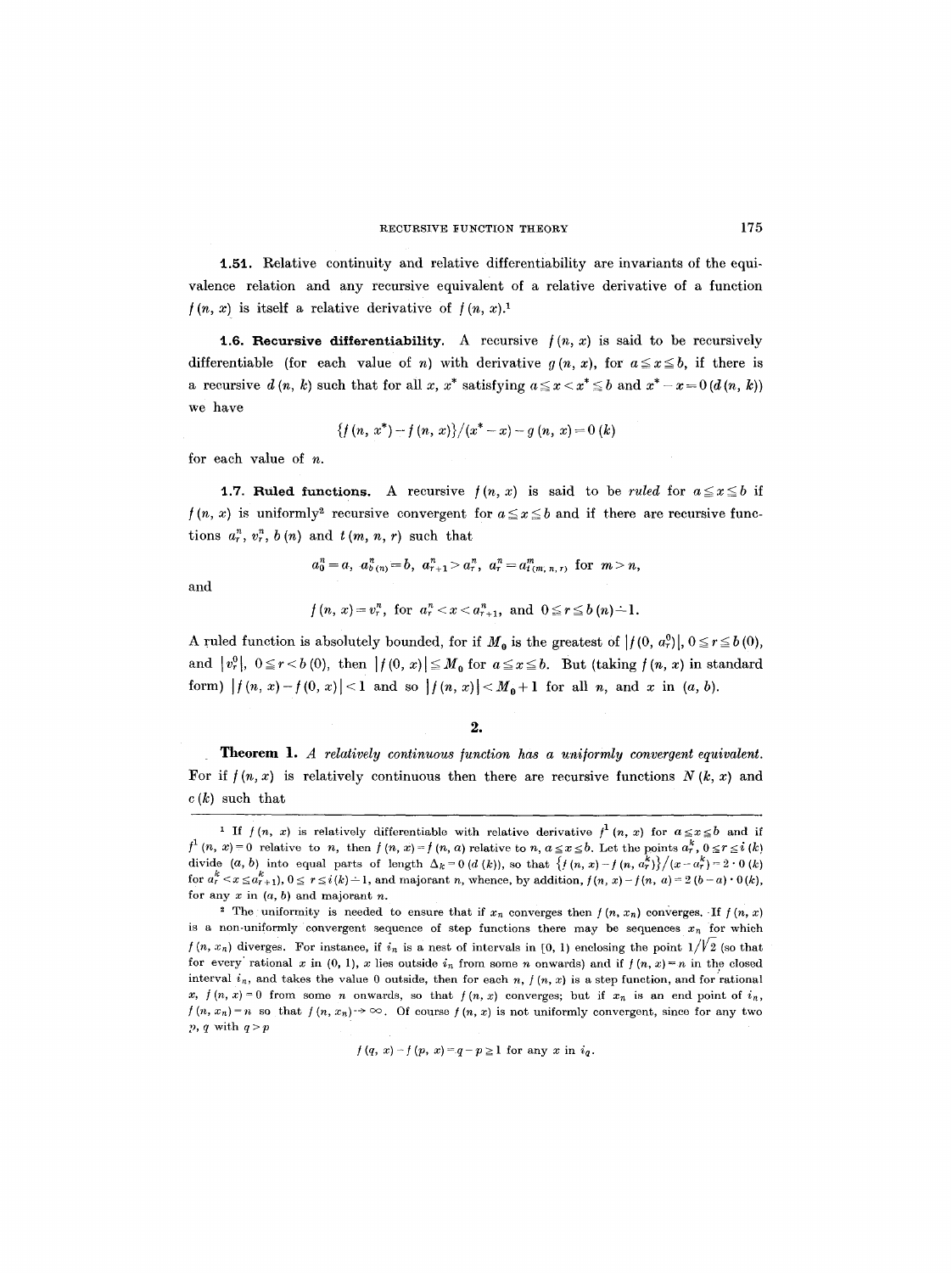for 
$$
n_1 \ge n_2 \ge N(k, x)
$$
,  $f(n_1, x) - f(n_2, x) = 0$  (k), and  
for  $x^* - x = 0$  (c (k)),  $f(n, x^*) - f(n, x) = 0$  (k), for majorant *n*,

and therefore, if  $\phi(k, x) = f(N (k, x), x)$  we have, for  $q > p$ ,  $\phi(p, x) - \phi(q, x) = 0$  (p) and

$$
\phi(k, x^*) - \phi(k, x) = f(N (k, x^*), x^*) - f(m, x^*)
$$
  
+  $f(m, x^*) - f(m, x) + f(m, x) - f(N (k, x), x)$   
=  $3 \cdot 0 (k)$ , *m* majorant,

so that  $\phi$  (k, x) is uniformly convergent and relatively continuous, and since

$$
\phi(n, x) - f(n, x) = \phi(n, x) - f(m, x) + f(m, x) - f(n, x)
$$
  
= 2.0 (k), n majorant,

therefore  $\phi(n, x)$  is equivalent to  $f(n, x)$ .

It follows that we may without loss of generality suppose any relatively continuous  $f(n, x)$  to satisfy  $f(p, x) - f(q, x) = 0$   $(p)$ , for  $q \ge p$ , i.e. to be in standard form.

Theorem 2. A relatively continuous function has a ruled equivalent.

If  $f(n, x)$  is relatively continuous for  $a \le x \le b$ , and if  $\gamma$  is the least integer such that  $b-a\leq 10^{\gamma}$ , it suffices to take  $a_r^u=a+r\cdot (b-a)/10^{\gamma+c(n)}$ ,  $b(n)=10^{\gamma+c(n)}$  then  $g(n, x)$ , defined by the recursive conditions

$$
g(n, a) = f(n, a), g(n, x) = f(n, a_{r+1}^n)
$$
 for  $a_r^n < x \le a_{r+1}^n$ ,

is a ruled equivalent of  $f(n, x)$ .

Theorem 3 (a). *If, for each value of n,*  $f(n, x)$  *is recursively differentiable for*  $a \le x \le b$ , with a derivative  $f^1(n, x)$  then there is a recursive  $c^n_k$ , such that  $a < c^n_k < b$  and

$$
\frac{f(n, b) - f(n, a)}{b - a} \leq f^1(n, c_k^n) + 0 (k),
$$

*/or each value o/ n.* 

For if  $\mu_n(x, y)$  denotes  $\left\{\frac{(f(n, x) - f(n, y)}{x - y}, x < y, \text{ and if } z \text{ is the mid-} \right\}$ point of  $(x, y)$  then  $\mu_n(x, y)$  lies between  $\mu_n(x, z)$  and  $\mu_n(z, y)$  and so  $\mu_n(x, y)$  is exceeded by one of  $\mu_n(x, z)$ ,  $\mu_n(z, y)$ ; thus we may bisect  $(a, b)$  repeatedly choosing a succession of intervals  $(a, b)$ ,  $(a_1^n, b_1^n)$ ,  $(a_2^n, b_2^n)$ , ...,  $(a_r^n, b_r^n)$ , say, each of which is a half of its predecessor, and such that  $\mu_n(a_i^n, b_i^n)$  is non-decreasing in r. But for a

<sup>&</sup>lt;sup>1</sup> Consequently, a relatively continuous function is absolutely bounded, for we may divide  $(a, b)$  into a finite number p of parts, each of length 0 (c (1)), such that for any two  $x_1, x_2$  in the same part  $f(n, x_1)-f(n, x_2)=0$  (1), n majorant, and therefore  $f(n, x_1)-f(n, x_2)= 3 \cdot 0$  (1) for  $n \ge 1$ , so that for any *x* in  $(a, b)$ ,  $|f(n, x)-f(n, a)|=p \cdot 0 (1)$  for  $n \ge 1$ .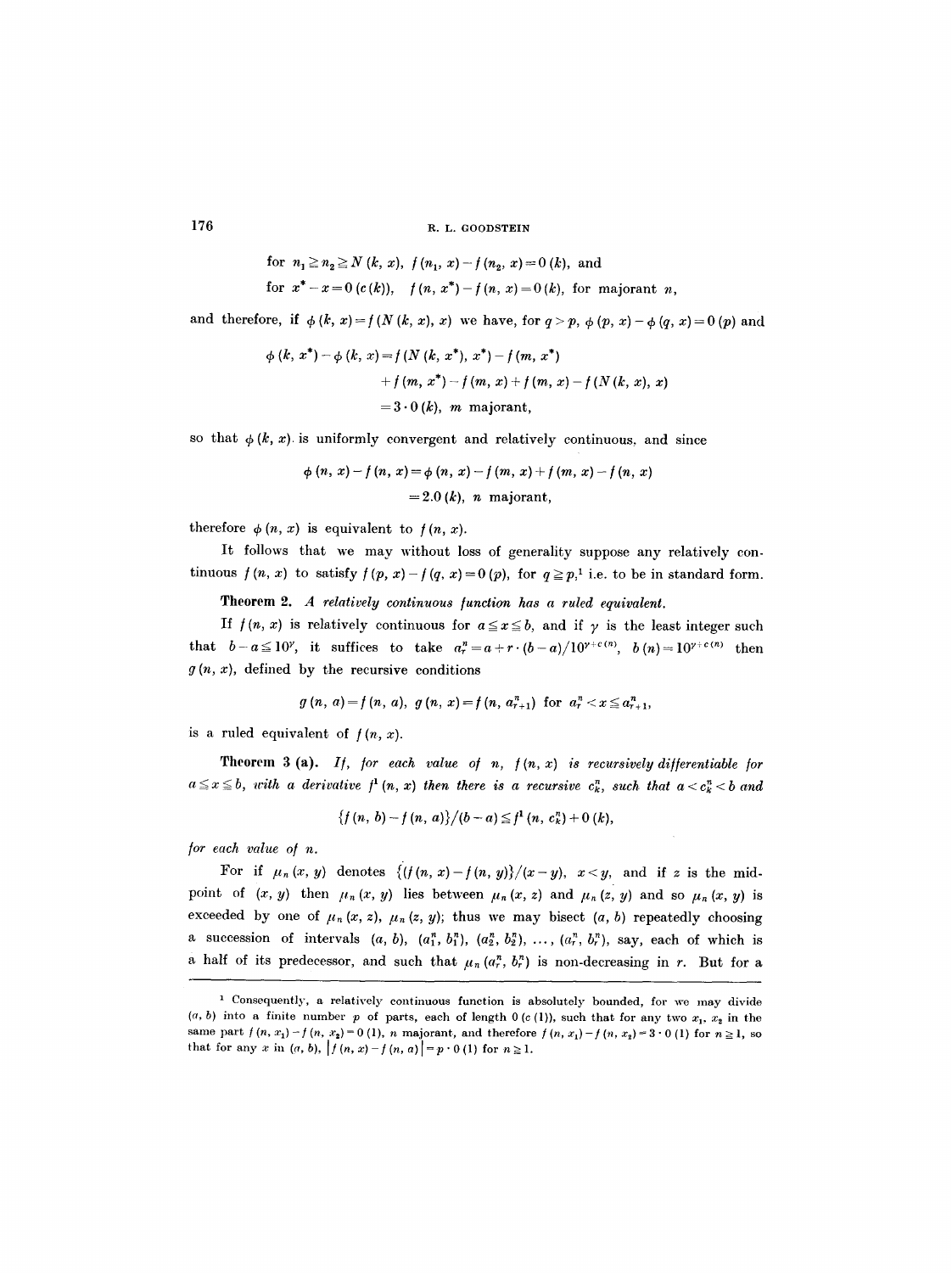suitable value of r,  $\mu_n (a_r^n, b_r^n) = f^1(n, c_k^n) + 0 (k)$ , where we take  $c_k^n$  to be either  $a_r^n$ , or  $b_r^n$ , whichever is in the interior of  $(a, b)$ .

Theorem 3 suffices for the purposes of the present paper though of course we could replace it by the more familiar mean value theorem.<sup>1</sup>

The same argument suffices to prove also Theorems 3 (b), 3 (c) and 3 (d) below.

**Theorem 3 (b).** *Under the conditions of Theorem 3 we can find a recursive*  $c_k^n$  in *(a, b) such that* 

$$
\{f(n, b)-f(n, a)\}/(b-a) \geq f^{1}(n, c_{k}^{n})+0 (k)
$$

*tor each value of n.* 

**Theorem 3 (c).** If  $f(n, x)$  is relatively differentiable for  $a \leq x \leq b$ , with relative *derivative*  $f^{1}(n, x)$ *, then there is a recursive*  $c_{k}^{n}$  *in*  $(a, b)$  *such that* 

$$
\{f(n, b)-f(n, a)\}/(b-a) \leq f^{1}(n, c_{k}^{n})+0 (k),
$$

 $n$  *majorant.* 

Theorem 3 (d). Theorem 3 (c) holds also with the inequality reversed.

**Theorem 4.** *If*  $s(n, x)$  *is recursively differentiable for each n with derivative*  $\sigma(n, x)$ , *and if*  $\sigma(n, x)$  *is uniformly recursive convergent, for*  $a \leq x \leq b$ , then  $s(n, x)$  *is differentiable relative to n, with relative derivative*  $\sigma(n, x)$ *, for*  $a \leq x \leq b$ *.* 

It follows from definition 1.6 that there is a recursive  $d(n, k)$  and, from definition 1.2, a recursive  $N(k)$  such that  $\sigma(n, x^*) - \sigma(n, x) = 0$  (k) for  $x^* - x = 0$  (d  $(n, k)$ ) and  $\sigma(n, x) - \sigma(N(k), x) = 0 (k)$  for  $n \geq N(k)$ . By Theorem 3 (a) there is a  $c_k^n$  such that, for  $a \le x < x^* < b$ ,  $x < c_k^n < x^*$  and

$$
\frac{1}{2}(s(n, x^*)-s(n, x)\}/(x^*-x)\leq \sigma(n, c_k^n)+0(k),
$$

and therefore, for  $n \ge N(k)$  and  $x^* - x = 0$  (d (N (k), k)),

$$
{s (n, x*) - s (n, x)}/(x* - x) - \sigma (n, x)
$$
  
\n
$$
\leq {b (n, cnk) - \sigma (N (k), cnk)} + { \sigma (N (k), cnk) - \sigma (N (k), x)}+ { \sigma (N (k), x) - \sigma (n, x)} + 0 (k) = 4 \cdot 0 (k)
$$

and similarly by Theorem 3 (b), for the same  $n, x$  and  $x^*$ ,

$$
\{s(n, x^*) - s(n, x)\}/(x^* - x) - \sigma(n, x) \ge 4 \cdot 0 (k)
$$

which completes the proof.

<sup>&</sup>lt;sup>1</sup> Vide R. L. GOODSTEIN "Mean value theorems in recursive function theory", *Proc. London Math. Soc.* Vol. 52 (1950), pp. 81-106.

<sup>12- 543808</sup> *Acts Mathematica.* 92. Imprim6 le 30 d6cembre 1954.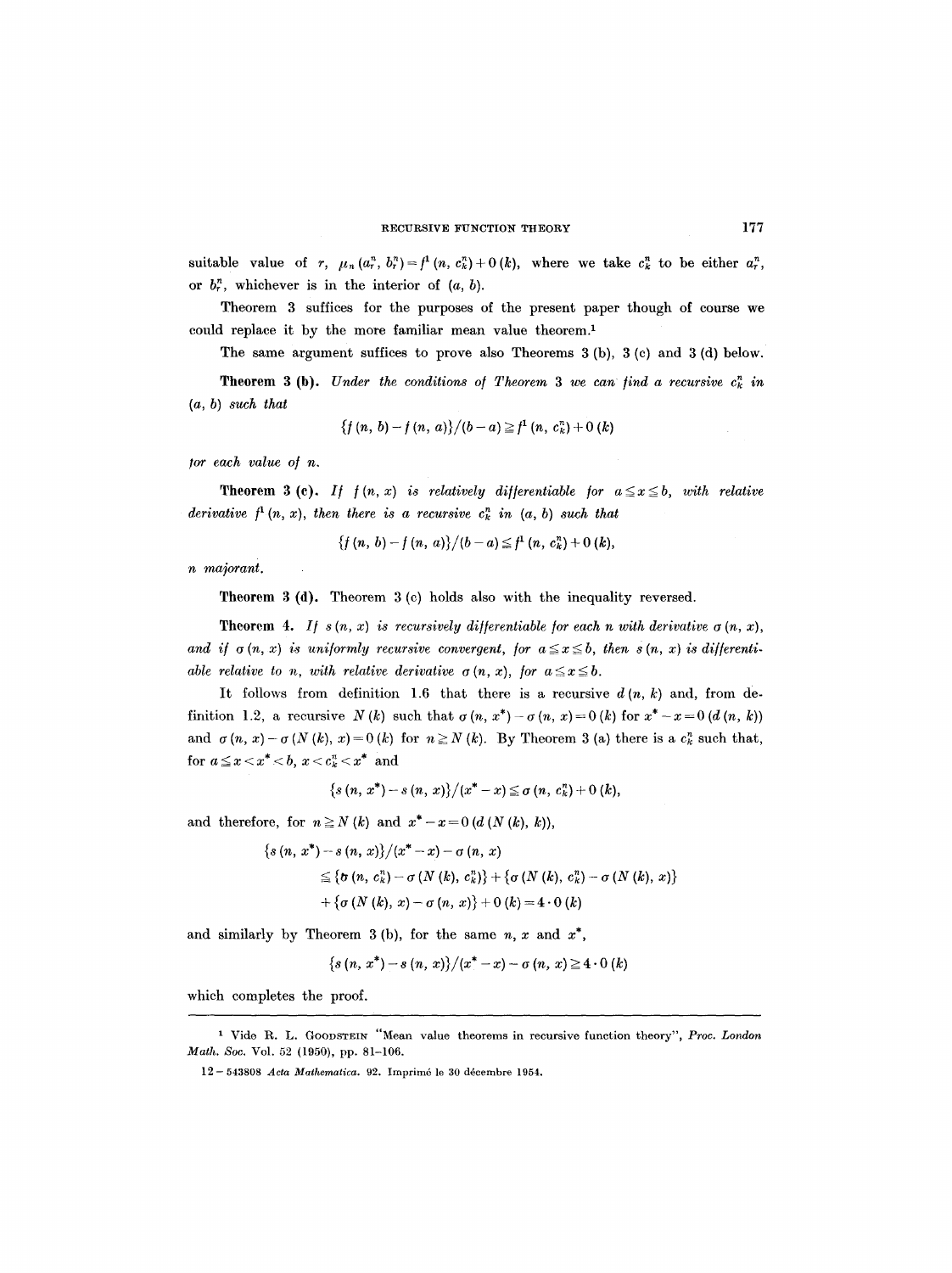**3.** 

In preparation for some results on inverse functions we prove next

Theorem 5. If

- (i) for  $a \le x \le b$ ,  $g(m, x)$  is continuous relative to m, and  $\alpha = g(m, a) \le g(m, x) \le \beta$ , for majorant m,
- (ii) for  $\alpha \le t \le \beta$ ,  $f(n, t)$  is differentiable relative to n and  $f^1(n, t) \ge 10^{-\mu}$ , for majorant  $n^1$ , and  $f(n, \alpha) = a$ ,
- (iii) for  $a \le x \le b$ ,  $f(n, g(m, x)) = x$ , relative to  $(m, n)$ , then

$$
g(q, f(p, t)) = t
$$
, relative to  $(p, q)$ ,

for any t such that, for an  $x < b$ ,  $\alpha \leq t < g(m, x)$  for majorant m.

We start by proving that if  $\alpha \leq t < g(m, x)$  for majorant m and an  $x < b$ , then  $a \leq f(n, t) < b$  for majorant *n*.

For, by (ii), (and Theorem 3 (d)), */(n, t)* is strictly increasing (for majorant *n),*  and so by (iii) if  $\alpha \leq t < g(m, x)$ , for majorant *m*, and  $x < b$  then

$$
a = f(n, \alpha) \leq f(n, t) < f(n, g(m, x)) = x + 0 (k) < b
$$

for a large enough  $k$  and for majorant  $m, n$ .

Using the uniform convergence of  $f(n, x)$ ,  $g(n, x)$  and the relative continuity of  $f(n, x)$  it follows from (iii) that

$$
f(n, g(m, x)) = x + 3 \cdot 0 (k)
$$

for  $m \ge c_f(k)$ ,  $n \ge k$  and  $a \le x \le b$ , and therefore, for the same m, n and for  $p \ge k$ ,

$$
f(n, g(m, f(p, t))) = f(n, t) + 4 \cdot 0 (k)
$$

for  $\alpha \leq t < g(m, x)$  and  $x < b$ .

But by Theorem 3(d) there is a recursive  $c_k^n$  such that

$$
|f(n, g)-f(n, t)| \geq |g-t| \cdot \{f^{1}(n, c_{k}^{n})+0 (k)\}\
$$

for majorant *n*, and therefore, for  $m \geq c_f (k)$ ,  $p \geq k$ ,

<sup>&</sup>lt;sup>1</sup> In fact it is sufficient if  $|f^1(n, t)| \geq 10^{-\mu}$ , for majorant *n*, for  $f^1(n, t)$  is relatively continuous and so for any two points  $t_1$ ,  $t_2$  in  $(\alpha, \beta)$  we can divide the interval  $(t_1, t_2)$  into a finite number of parts such that the values of  $f^1(n, t)$  at any two points in the same part differ by less than  $1/10^{n+1}$ , relative to n, and therefore  $f^1(n, t)$  has the same sign at  $t_1$ , and  $t_2$ , for majorant n.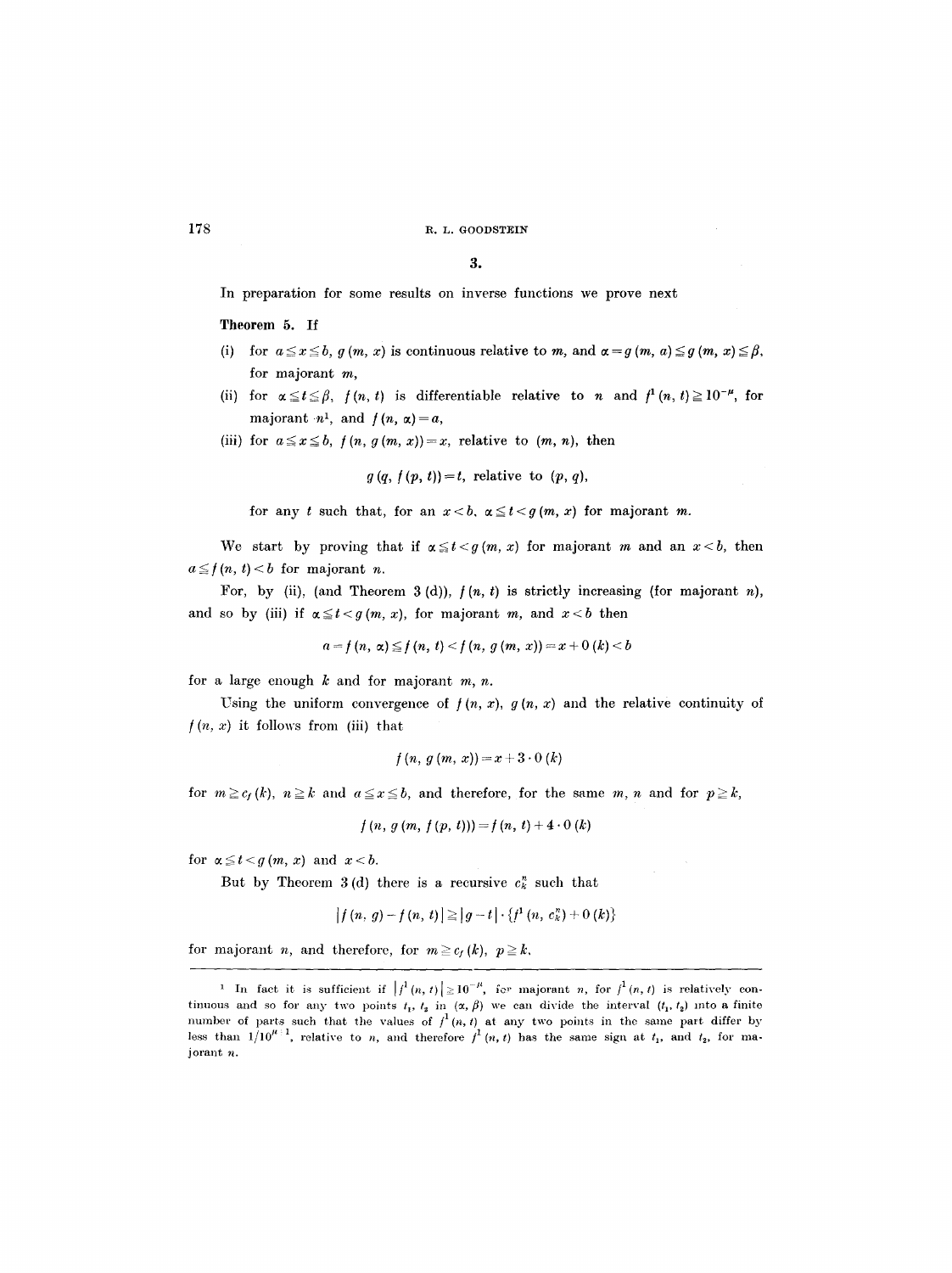$$
g(m, f(p, t)) - t = 0 (k - \mu - 1);
$$

hence  $g(q, f(p, t))=t$ , relative to p, q.

Of course the result is unchanged if  $f(n, t)$ ,  $g(m, x)$  are not in standard form.

### **4. The reduced functiot~**

Given a relatively continuous function  $f(n, x)$  and a uniformly convergent  $g(n, x)$ , both in standard form, then the function

$$
f(k+1, g(c_f(k+1), x))
$$

is called the reduce of f on g and is denoted by  $R_q^f(k, x)$ .

The following two theorems are immediate consequences of this definition.

**Theorem 6.** For  $n \geq k+1$ ,  $m \geq c_f(k+1)$ ,

$$
R_g^f(k, x) - f(n, g(m, x)) = 2.0 (k+1)
$$

and for  $q>p$ ,

$$
R_g^f(q, x) - R_g^f(p, x) = 2.0 (p+1) = 0 (p),
$$

so that  $R_g^f(n, x)$  is uniformly convergent in standard form.

**Theorem 7.** If  $\phi(n, x)$ ,  $\psi(n, x)$  are equivalents of a relatively continuous  $f(n, x)$ and a uniformly convergent  $g(n, x)$ , all in standard form, then  $R_{\varphi}^{\phi}(k, x)$  is equivalent to  $R_g^f(k, x)$ .

4.01. If  $f(n, x)$  is relatively continuous and  $g(n, x)$  uniformly recursively convergent, neither necessarily in standard form, and if  $\phi(n, x)$ ,  $\psi(n, x)$  are standard form equivalents, we define  $R_g^f(k, x)$  to be  $R_\nu^{\phi}(k, x)$ .

4.1. We remark that if  $g(m, x)$  is a ruled function then so is  $R_g(r, x)$ , and if  $g(m, x)$  is relatively continuous (as is  $f(n, x)$ ) then  $R_g^f(n, x)$  is relatively continuous.

**Theorem 8.** If  $f(n, y)$ ,  $g(m, x)$  are relatively differentiable with relative derivatives  $f^1(n, y)$ ,  $g^1(m, x)$  for  $a \le x \le b$  and  $h \le y \le H$ , and if  $h \le g(m, x) \le H$  for  $a \le x \le b$ , and majorant m, then  $R_g^f(n, x)$  is relatively differentiable, with relative derivative

$$
R_g^f\ (n, \ x)\cdot g^1\ (n, \ x), \ \text{for} \ \ a\leqq x\leqq b
$$

Consider any two x, X such that  $a \leq x < X \leq b$  and let  $\xi(x, X)$  be the exponent of the least power of 10 which exceeds  $1/(X-x)$ ;  $\mu$  the exponent of the least power of 10 which exceeds  $|g^1(m, x)| + 1$  throughout  $(a, b)$ , and

$$
d(k) = \max(d_g(k), d_f(k) + \mu).
$$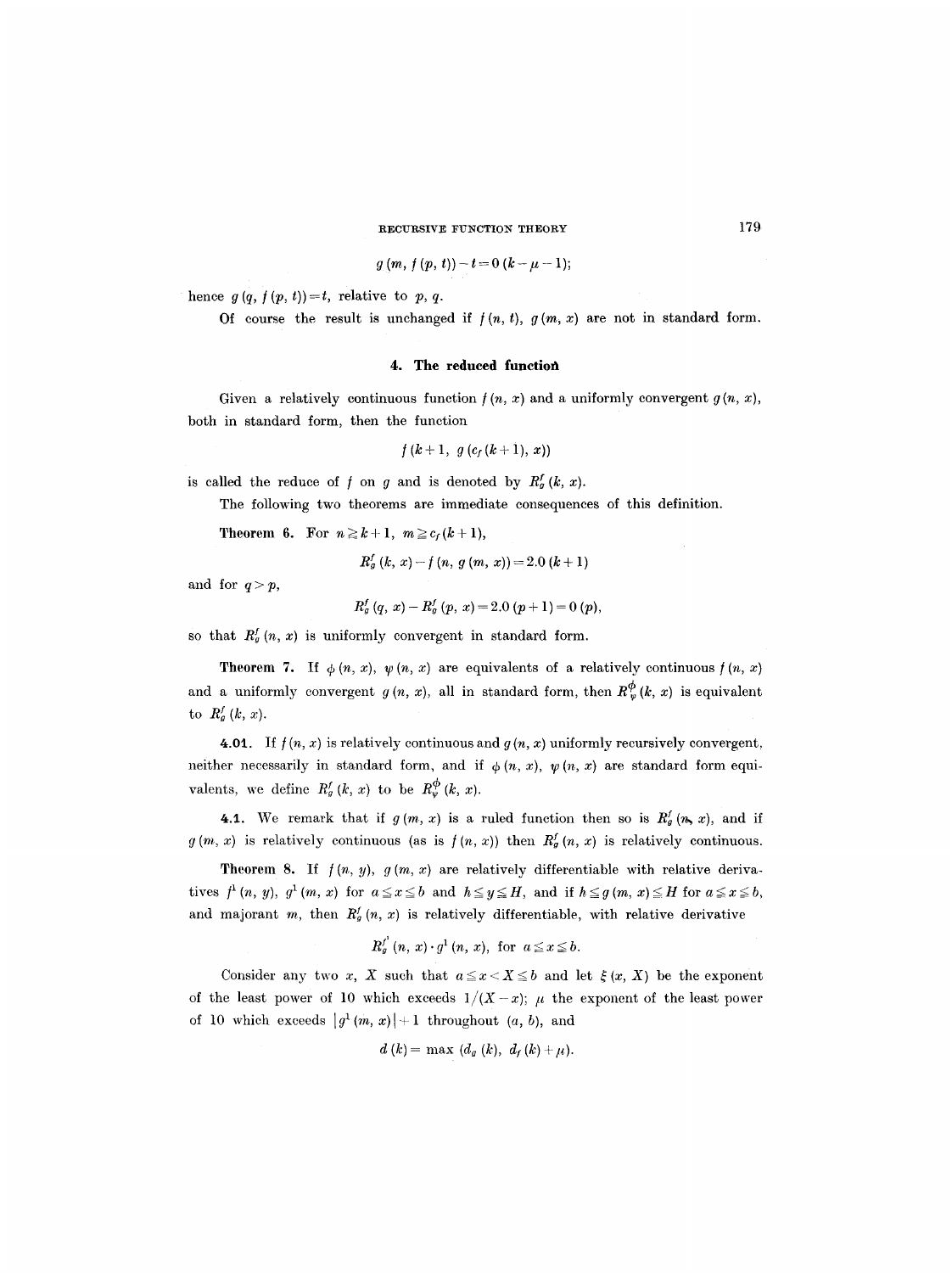Then, for  $X - x = 0$   $(d (k))$ ,

$$
\frac{f(n, g(m, X)) - f(n, g(m, x))}{X - x} - f^{1}(n, g(m, x)) \cdot g^{1}(m, x)
$$
  
=  $(f^{1}(n, g(m, x)) + g^{1}(m, x) + 0 (k)) \cdot 0 (k)$ 

and, for  $p \geq k + \xi(x, X)$ ,

$$
\frac{R_g^f(p, X) - R_g^f(p, x)}{X - x} = \frac{f(n, g(m, X)) - f(n, g(m, x))}{X - x} + 2.0 (k)
$$

and

$$
R_g^{f'}(p, x) \cdot g^1(p, x) - f^1(n, g(m, x)) \cdot g^1(m, x)
$$
  
=  $(f^1(n, g(m, x)) + g^1(m, x) + 0 (k)) \cdot 0 (k),$ 

all for sufficiently large m and *n,* whence Theorem 8 follows.

# **5. Integration**

If  $f(n, x)$  is a ruled function in  $(a, b)$  so that there are recursive functions  $a_r^n$ ,  $v_r^n$  and  $b(n)$  such that

$$
f(n, x) = v_r^n
$$
, for  $a_r^n < x < a_{r+1}^n$ ,  $0 \le r \le b(n) - 1$ ,

then the sum

$$
\sum_{r=0}^{b(n)-1} v_r^n (a_{r+1}^n - a_r^n)
$$

is called a relative definite integral of  $f(n, x)$  from  $a$  to  $b$ ,  $(a < b)$ , and denoted by  $I_f(n, a, b)$ .

If  $a = b$  we define

 $I_f(n, a, b)=0$ 

and if  $a > b$ ,

$$
I_f(n, a, b) = -I_f(n, b, a).
$$

Taking  $f(n, x)$  in standard form (and using the notation of definition 1.7) we see that, for  $N>n$  and

$$
t\ (N, n, r) \leq s < t\ (N, n, r+1), \ v_s^N - v_r^n = 0 \ (n)
$$

and therefore

$$
I_f(N, a, b) - I_f(n, a, b) = \sum_{r=0}^{b(n)+1} \sum_{s=t(N, n, r)}^{t(N, n, r+1)-1} (v_s^N - v_r^N) (a_{s+1}^N - a_s^N)
$$
  
=  $(b-a) \cdot 0 (n)$ 

which proves that  $I_f(n, a, b)$  converges.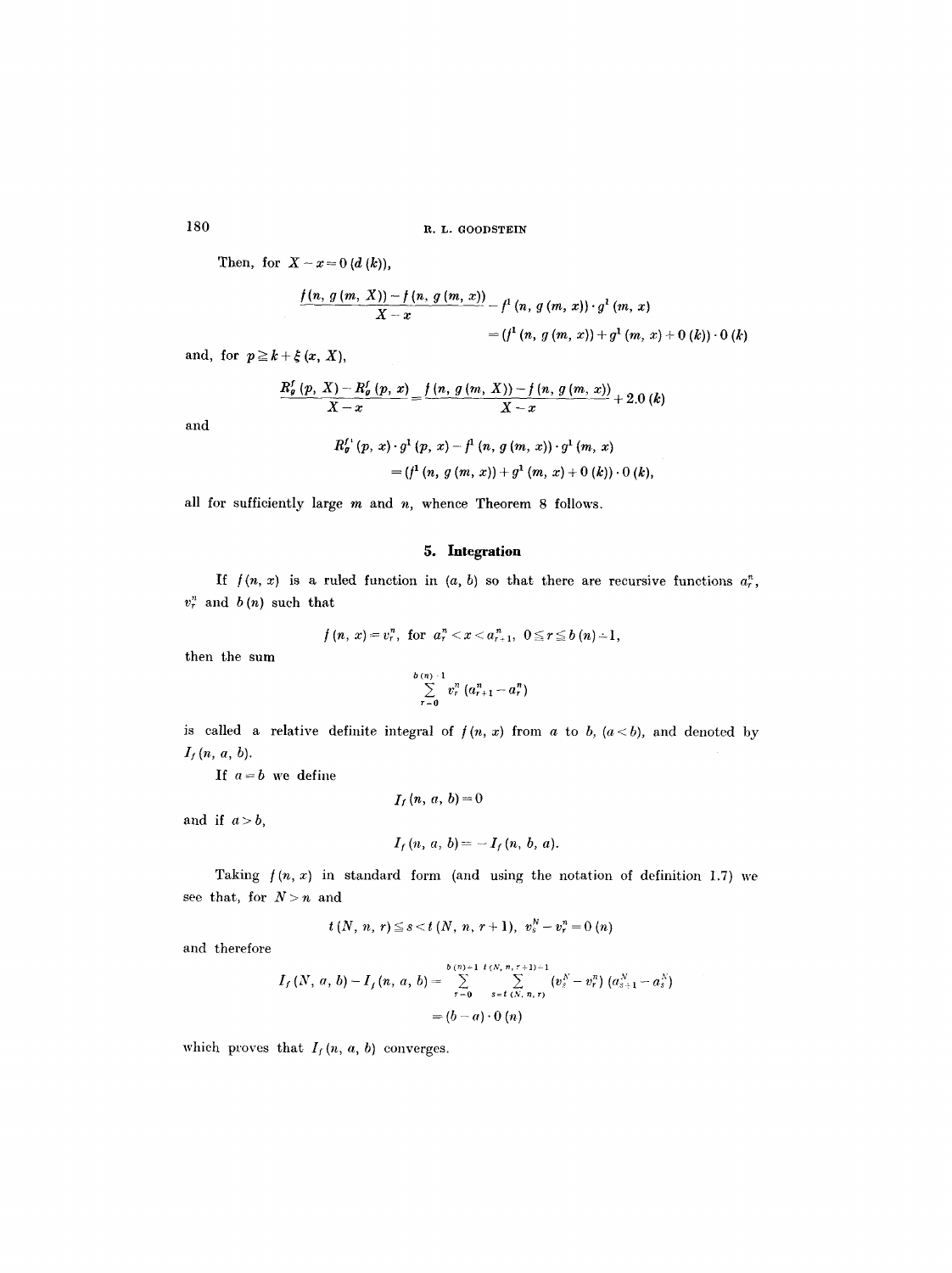5.1. Theorem 9. If  $f(n, x)$  and  $g(n, x)$  are equivalent ruled functions then  $I_f(n, a, b)$  and  $I_g(n, a, b)$  are equivalent.

By combining the subdivisions on which  $f$  and  $g$  are constant for a given  $n$ , we determine a subdivision  $c_r^n$ , say, such that both  $f(n, x)$  and  $g(n, x)$  are constant in each subinterval  $(c_r^n, c_{r+1}^n)$ ; if  $\mu_r^n$  denotes the mid-point of this subinterval, then

$$
I_f(n, a, b) - I_g(n, a, b) = \sum (f(n, \mu_r^n) - g(n, \mu_r^n)) (c_{r+1}^n - c_r^n);
$$

but, for  $N > n$ ,  $f(n, \mu_r^n) - f(N, \mu_r^n) = 0$  (*n*),

$$
g\left(n,\mu_{r}^{n}\right)-g\left(N,\mu_{r}^{n}\right)=0\left(n\right)
$$

and

 $f(N, \mu_r^n) - g(N, \mu_r^n) = 0$  (n), for majorant N,

so that  $I_f(n, a, b) - I_g(n, a, b) = 3(b-a) \cdot 0(n)$ .

5.2. If a recursive function  $f(n, x)$  has a ruled equivalent  $f^*(n, x)$  in  $(a, b)$  then  $f(n, x)$  is said to be relatively integrable in  $(a, b)$  with a relative integral  $I_{f^*}(n, a, b)$ ; the integral of  $f(n, x)$  is also denoted by  $I_f(n, a, b)$ .

In particular a relatively continuous function is relatively integrable.

In virtue of Theorem 9 any two integrals of  $f(n, x)$  over  $(a, b)$  are equivalent. A relatively integrable function is bounded, for if  $f(n, x)$  is relatively integrable then it has a ruled equivalent  $f^*(n, x)$  which is absolutely bounded, and if  $|f^*(n, x)| < M$ for all x and n, then  $|f(n, x)| < M + 1$  for majorant n.

Theorem 10. *Darboux's Theorem.* If  $f(n, x)$  is relatively integrable in  $(a, b)$ , with a bound M, and  $f^*(n, x)$  is a ruled equivalent of  $f(n, x)$ , in standard form and constant (for each value of n) in the open intervals  $(a_r^n, a_{r+1}^n)$ ,  $0 \le r \le b(n)$ , and if  $(x_r)$ ,  $0 \le r \le \nu$ , is any subdivision of (a, b) into subintervals of smaller length than any of the intervals of the subdivision  $a_r^k$ ,  $0 \le r \le b(k)$ , and also smaller than

$$
(b-a)/\{2\,(M+1)\,10^k\cdot b\,(k)\},\
$$

and if  $\xi_r$  is any point in

$$
(x_r, x_{r+1}), \; 0 \leq r \leq \nu - 1,
$$

then

$$
I_f(k, a, b) - \sum_{r=0}^{p-1} f(n, \xi_r) (x_{r+1} - x_r) = 6 (b-a) \cdot 0 (k), \text{ for majorant } n.
$$

Since  $f^*(n, x)$  is a ruled equivalent of  $f(n, x)$ , in standard form, therefore  $M + 1$ is an absolute bound of  $|f^*(n, x)|$  in  $(a, b)$ , and

$$
I_{f^*}(k, a, b) - I_f(k, a, b) = 3(b-a) \cdot 0 (k),
$$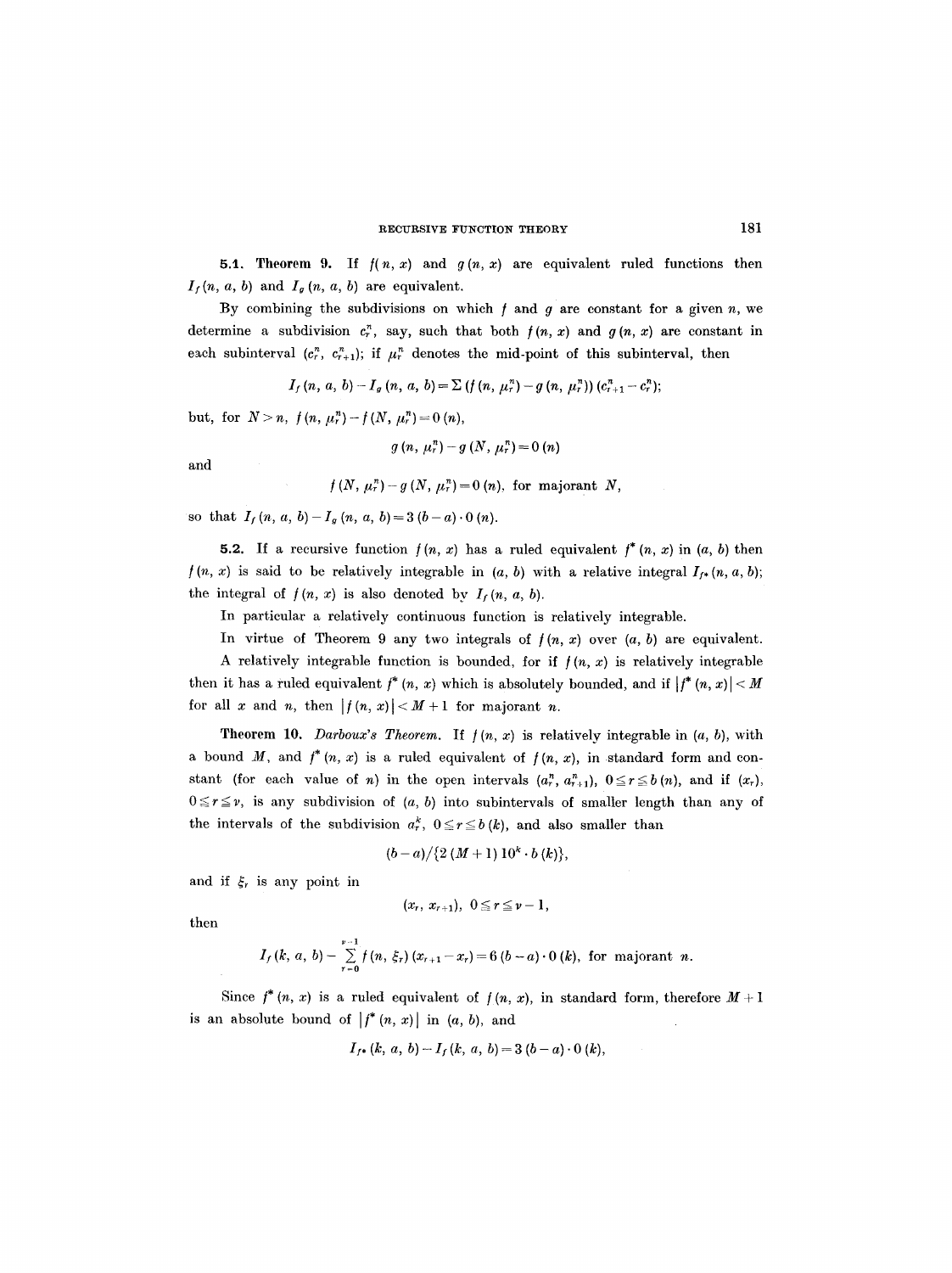$$
\sum_{r=0}^{v-1} f^*(k, \xi_r) (x_{r+1}-x_r) - \sum_{r=0}^{v-1} f(n, \xi_r) (x_{r+1}-x_r) = 2 (b-a) \cdot 0 (k), n \text{ majorant},
$$

and so it remains to prove that

$$
I_{f^*}(k, a, b) - \sum_{r=0}^{p-1} f^*(k, \xi_r) (x_{r+1} - x_r) = (b-a) \cdot 0 (k).
$$

The proof is completed along familiar lines by combining the subdivisions  $(a_r^k)$ and  $(x_r)$ , and we omit the details.

**Theorem 11.** If  $f(n, x)$  is relatively integrable in  $(a, b)$  then  $|f(n, x)|$  is relatively integrable in  $(a, b)$ , and  $|I_f(n, a, b)| \leq I_{|f|}(n, a, b)$ , relative to *n*.

Theorem 12. If  $f(n, x)$  is relatively integrable in  $(a, b)$  and if c lies between a and b then  $f(n, x)$  is relatively integrable in  $(a, c)$  and  $(c, b)$  and

 $I_f(n, a, c) + I_f(n, c, b) = I_f(n, a, b)$ , relative to n.

(In fact  $I_f(n, a, c) + I_f(n, c, b) - I_f(n, a, b) = 9(b - a) \cdot 0(n).$ )

**Theorem 13.** If  $f(n, x)$  and  $g(n, x)$  are relatively integrable in  $(a, b)$  then  $f(n, x)$  +  $+(q, x)$  is relatively integrable and

$$
I_f(n, a, b) + I_g(n, a, b) = I_{f+g}(n, a, b),
$$
 relative to n.

(The difference between the integrals is also  $9(b-a)\cdot 0(n)$ .)

**Theorem 14.** If  $f(n, x) = 0$  for  $a \le x \le b$  and  $n \ge N$ , independent of x, then  $I_f(n, a, b)=0$ , for  $n \geq N$ .

**Theorem 15.** If  $f(n, x)$  is relatively integrable in  $(a, b)$  and  $f(n, x) \ge 0$  in  $(a, b)$ then  $I_f(n, a, b) > -10^{-k}$  for n satisfying  $10^n \ge 3 (b-a) 10^k$ , i.e  $I_f(n, a, b) \ge 0$ , relative to n.

If  $f(n, x) > 0$  in  $(a, b)$  then  $I_f(n, a, b) > 0$ , relative to n.

Similarly if  $f(n, x)$  is relatively integrable and  $f(n, x) = 0$  (k) in (a, b), for majorant n, then  $I_f(n, a, b) = (b-a)\cdot 0$  (k), for majorant n.

**Theorem 16.** If  $f(n, x)$  is relatively integrable in  $(a, b)$  then  $I_f(n, a, x)$  is relatively continuous in (a, b).

The proofs of Theorems 11 to 16 are omitted.

**Theorem 17.** If  $f(n, x)$  is relatively continuous in  $(a, b)$  then  $I_f(n, a, x)$  is relatively differentiable in  $(a, b)$  with a relative derivative  $f(n, x)$ .

Let  $a\leq t < T \leq b$  and  $\phi(n, x) = f(n, x) - f(n, t)$  so that  $\phi(n, x) = 0$  (k) for  $t \leq x \leq T$ ,  $T-t=0$  (c (k)) and majorant n.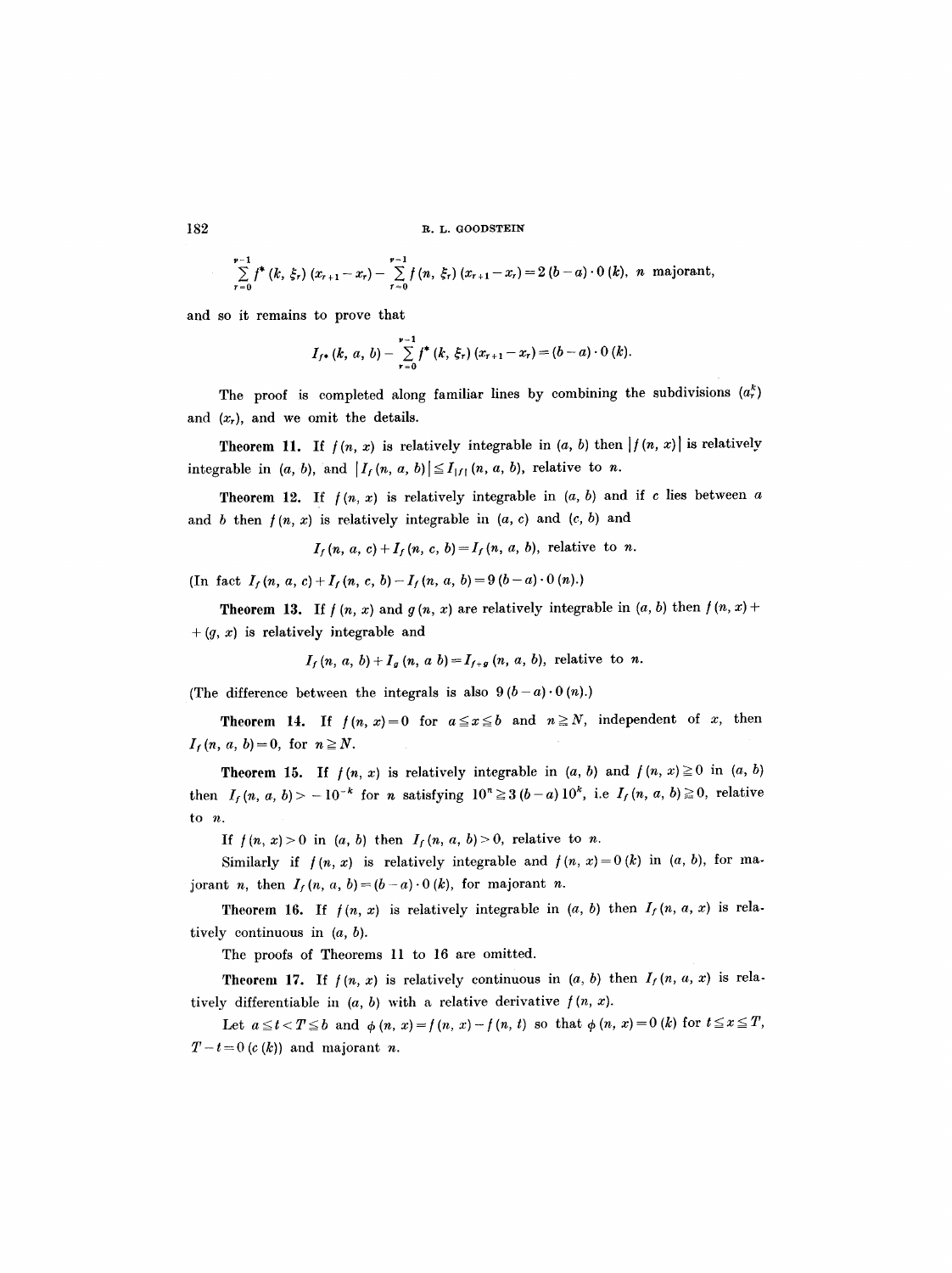Then, for  $T - t = 0$  (c (k)),

$$
\{I_f(n, a, T) - I_f(n, a, t)\}/(T - t) - f(n, t)
$$
  
=  $\{I_{\phi}(n, t, T) + 18(b - a) \cdot 0(n)\}/(T - t)$ , by Theorems 12, 13,

 $=2.0$  (k), for majorant n, which completes the proof.

**Theorem 18.** If  $f(n, x)$  has a relative derivative  $f^1(n, x)$  in  $(a, b)$  then

$$
I_{f}(n, a, b) = f(n, b) - f(n, a),
$$
 relative to n.

For  $I_1^1(n, a, x) - f^1(n, x) = 0$ , relative to *n*.

**Theorem 19.** In the interval  $(t_0, t_1)$  the function  $g(n, t)$  is relatively differentiable with a relative derivative  $g^1(n, t)$ , and  $\alpha \leq g(n, t) \leq \beta$  for majorant n.

If  $f(n, x)$  is relatively continuous in  $(\alpha, \beta)$  and

then

$$
g(n, t_0)=a
$$
,  $g(n, t_1)=b$ , relative to n,

$$
I_f(n, a, b) = I_{R^f_{-1}, q_1}(n, t_0, t_1), \quad \text{relative to } n.
$$

We observe first that from the two conditions  $g(n, t_0)=a$ , relative to n, and  $g(n, t_0) \ge \alpha$  for majorant n, it follows that  $a \ge \alpha$ , and similarly we can show that  $b \leq \beta$ , so that  $f(n, x)$  is continuous in  $(a, b)$ , relative to n, and  $I_f(n, a, x)$  exists for  $a \leq x \leq b$ . Since  $R_g^f(n, t)$  and  $g^1(n, t)$  are both relatively continuous in  $(t_0, t_1)$ , therefore the integral  $I_{R_{\alpha}^{f}, g_{1}}(n, t_{0}, t)$  exists.

If we denote  $I_f(n, a, x)$  by  $F(n, x)$ ,  $R_g^F(n, t)$  by  $G(n, t)$ , and  $I_{R_a^f, g_1}(n, t_0, t)$  by  $H(n, t)$  it readily follows that

$$
G^{1}(n, t)-H^{1}(n, t)=0, \text{ relative to } n,
$$

and so  $G(n, t_1)-G(n, t_0)=H(n, t_1)$ , relative to n, whence, since  $G(n, t_0)=F(n, a)$  and  $G(n, t_1)=F(n, b)$ , relative to n, Theorem 19 follows.

Theorem 20. If

(i) for  $0 \le x \le b$ ,  $g(m, x)$  is differentiable relative to m with a relative derivative  $1/R_q^{\phi}(m, x)$ , and

 $g(m, 0) = \alpha \leq g(m, x) \leq \beta$ , for majorant m,

(ii) for  $\alpha \leq t \leq \beta$ ,  $\phi(n, t)$  is continuous relative to n and  $\phi(n, t) \geq 10^{-\mu}$ , for majorant n,

then  $g(n, x)$  and  $I_{\phi}(n, \alpha, t)$  are inverse functions, relative to n.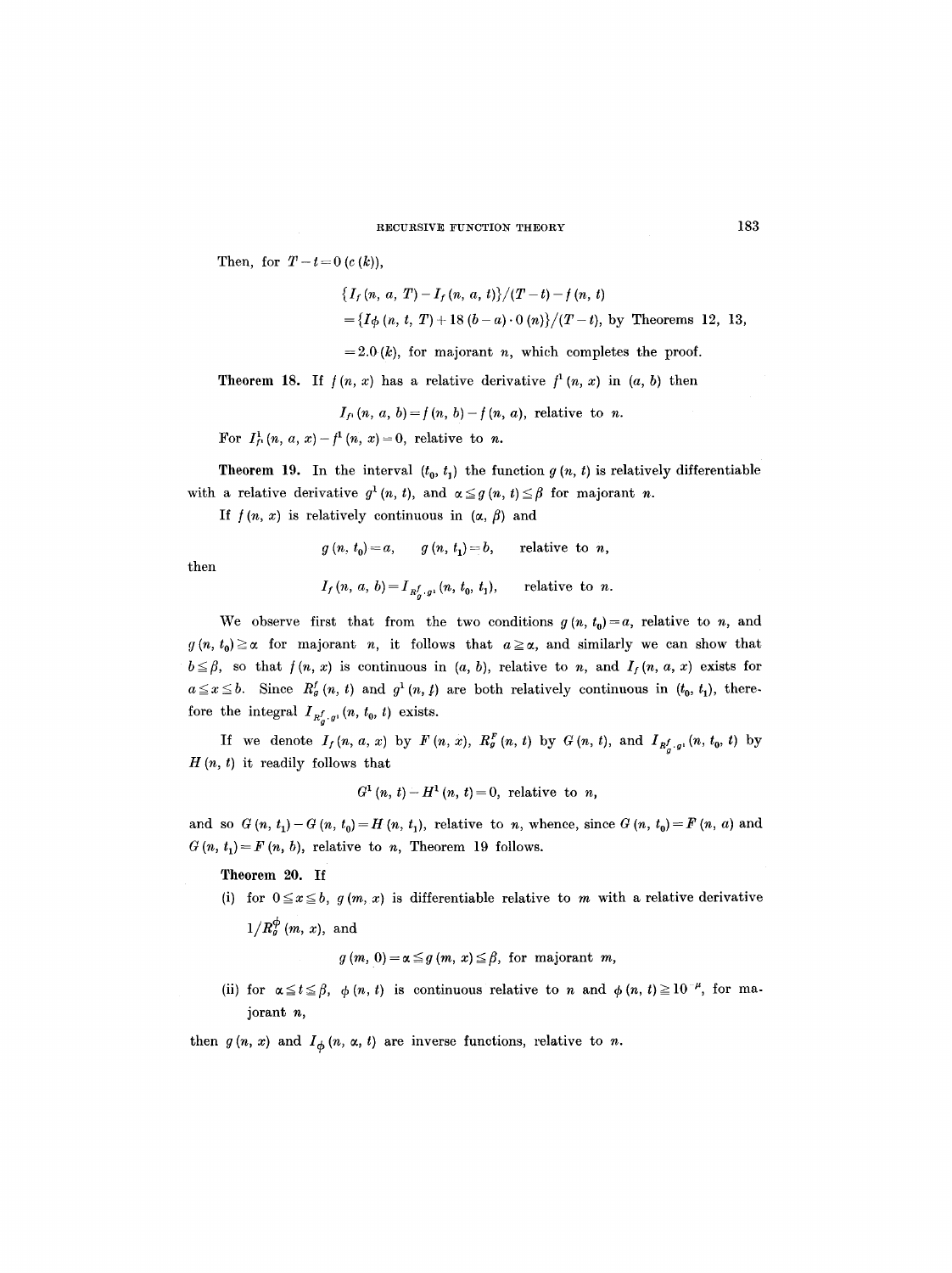Let  $f(n, t)$  denote  $I_{\phi}(n, \alpha, t)$  for  $\alpha \leq t \leq \beta$ ; then, for  $0 \leq x \leq b$ , the relative derivative of  $R_g^f(k, x)$  is

$$
R_g^{\phi}(k, x) \cdot g^1(k, x) = 1
$$
, relative to k,

and therefore 5.3.

 $R_g^f(k, x) = x$ , relative to *k*, for  $0 \le x \le b$ ,

whence

$$
f(n, g(m, x)) = x
$$
, relative to m, n;

and hence, by Theorem 5, for  $\alpha \leq t < g(m, x)$ , m majorant and  $x < b$ .

 $g(q, f(p, t)) = x$ , relative to p, q

and so

**5.4.**  $R_f^g(k, t) = t$ , relative to k.

Formulae 5.3 and 5.4 prove that  $f(n, x)$  and  $g(n, x)$  are relatively inverse functions.

# **6. The elementary functions**

# **6.t. The relatively exponential fumction.**

We define the *relatively exponential* function  $E(n, x)$  by the recursive equations

$$
E(0, x) = 1, E(n+1, x) = E(n, x) + x^{n+1}/(n+1)!
$$

 $E(n, x)$  is uniformly convergent in any interval, for if N is any positive integer then, for  $|x| \leq N$  and  $n \geq 2N$ ,

$$
\begin{aligned} \left| \ E\left( n + r + 1, \ x \right) - E\left( n + r, \ x \right) \right| &\leq \{ x^n / n! \} \ 2^{-(r+1)} \\ &\leq \{ x^{2 \, N} / (2 \, N)! \} 2^{-(n-2N)} \cdot 2^{-(r+1)} \\ &\leq \{ (2 \, N)^{2 \, N} / (2 \, N)! \} \ 2^{-n} \cdot 2^{-(r+1)} \end{aligned}
$$

and so for  $m \ge n \ge 2N$ 

**6.101.** 
$$
|E(m, x)-E(n, x)|<\{(2\,N)^{2\,N}/(2\,N)!\}\cdot 2^{-n},
$$

which proves that  $E(n, x)$  is uniformly convergent for  $|x| \le N$ .

We observe next that

**6.102.** if 
$$
0 \le x < X
$$
 then  $(n+1)x^n < (X^{n+1} - x^{n+1})/(X - x) < (n+1) X^n$ 

and so

$$
0 < \{(X^{n+1}-x^{n+1})/(X-x)-(n+1) x^n\}/(X-x)
$$
  

$$
< (n+1) (X^n-x^n)/(X-x) < n (n+1) X^{n-1}.
$$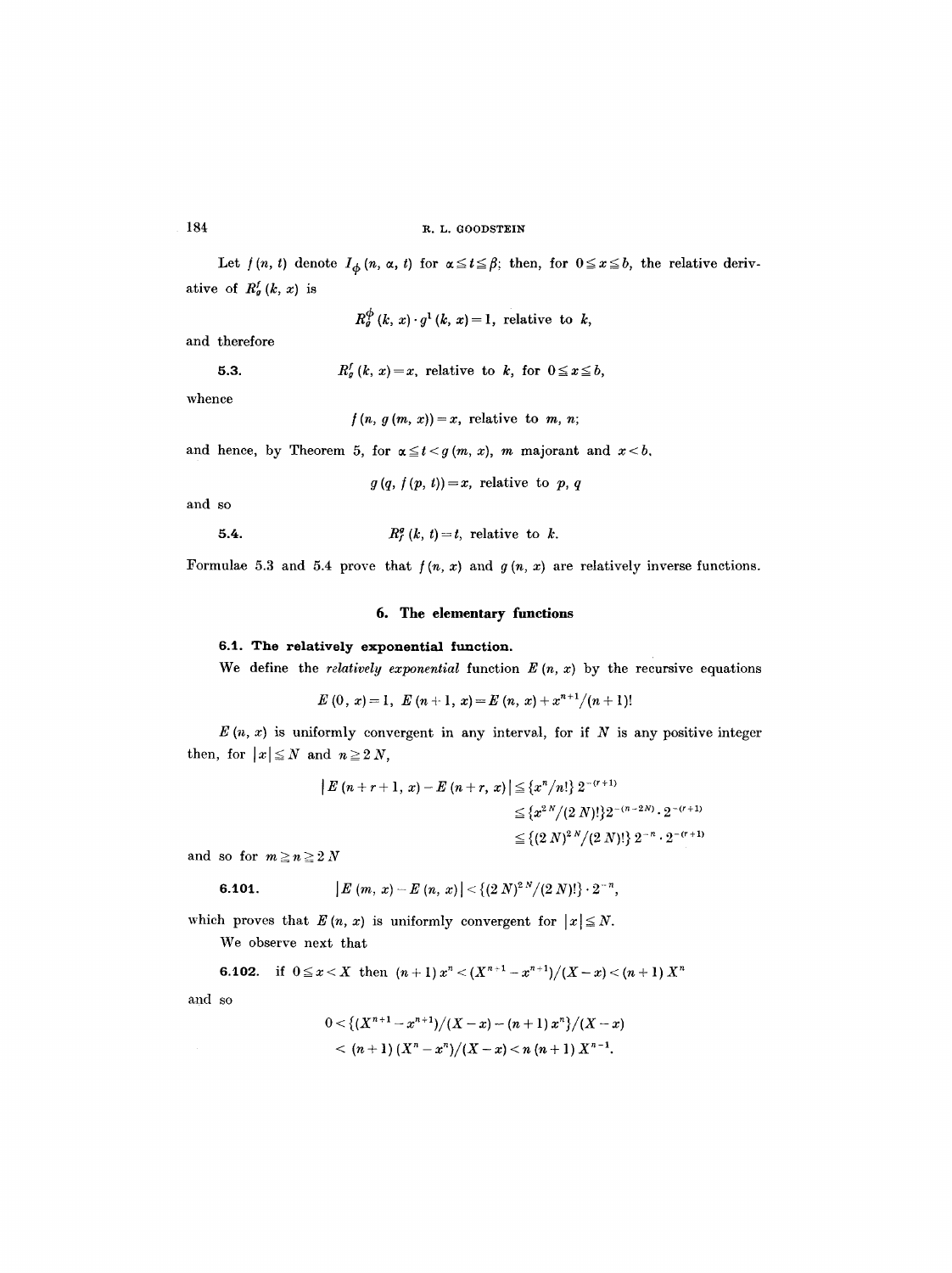Whence if  $0 \le x < X \le N$  then

$$
\frac{1}{(n+1)!}\left(\frac{X^{n+1}-x^{n+1}}{X-x}-(n+1) x^n\right)/(X-x) < \frac{N^N}{N!}
$$

The inequality is symmetrical in *X*, *x* and so holds also for  $0 \le X < x \le N$ . Hence, provided X, x have the same sign, positive or negative, and  $|x| \leq N$ ,  $|X| \leq N$  we have

$$
\frac{1}{(n+1)!}\left|\frac{X^{n+1}-x^{n+1}}{X-x}-(n+1)\,x^n\right|/\left|X-x\right|
$$
\n
$$
=\frac{1}{(n+1)!}\left|\frac{|X|^{n+1}-|x|^{n+1}}{|X|-|x|}-(n+1)\,|x|^n\right|/\|X\|-|x\|<\frac{N^N}{N!}.
$$

It follows that if  $\nu$  is the exponent of the least power of 10 which is not exceeded by  $N^N/N!$  then

for 
$$
|x| \le N
$$
,  $|X| \le N$ ,  $X/x > 0$  and  $X - x = 0$   $(k + v)$  we have  

$$
\frac{1}{(n+1)!} \left\{ \frac{X^{n+1} - x^{n+1}}{X - x} - (n+1) x^n \right\} = 0
$$
 (k).

On the other hand, whether x, X have the same sign or not, if  $|x| \le \alpha < 1$ ,  $|X| \le \alpha$ we have

$$
\frac{1}{(n+1)!}\left|\frac{X^{n+1}-x^{n+1}}{X-x}-(n+1)\,x^n\right|\leq \frac{2\,\alpha^n}{n!}\leq 2\,\alpha,\,\,\text{for any}\,\,n.
$$

Hence for all X, x satisfying  $|X| \leq N$ ,  $|x| \leq N$ ,  $X - x = 0$   $(k + \nu)$ ,

$$
\frac{1}{(n+1)!}\left(\frac{X^{n+1}-x^{n+1}}{X-x}-(n+1)x^n\right)=0(k).
$$

and therefore

$$
\frac{E(n+1, X)-E(n+1, x)}{X-x}-E(n, x)=\frac{E(n, X)-E(n, x)}{X-x}-E(n-1, x)+0.(k).
$$

Since

$$
\frac{E(1, X) - E(1, x)}{X - x} - E(0, x) = 0,
$$

it follows by induction that for any x, X in  $(-N, +N)$  and  $X-x=0$   $(k+y)$ 

$$
\frac{E(n, X) - E(n, x)}{X - x} - E(n - 1, x) = (n - 1) \cdot 0 (k)
$$

and thus, for  $X-x=0$   $(k+n+y)$ ,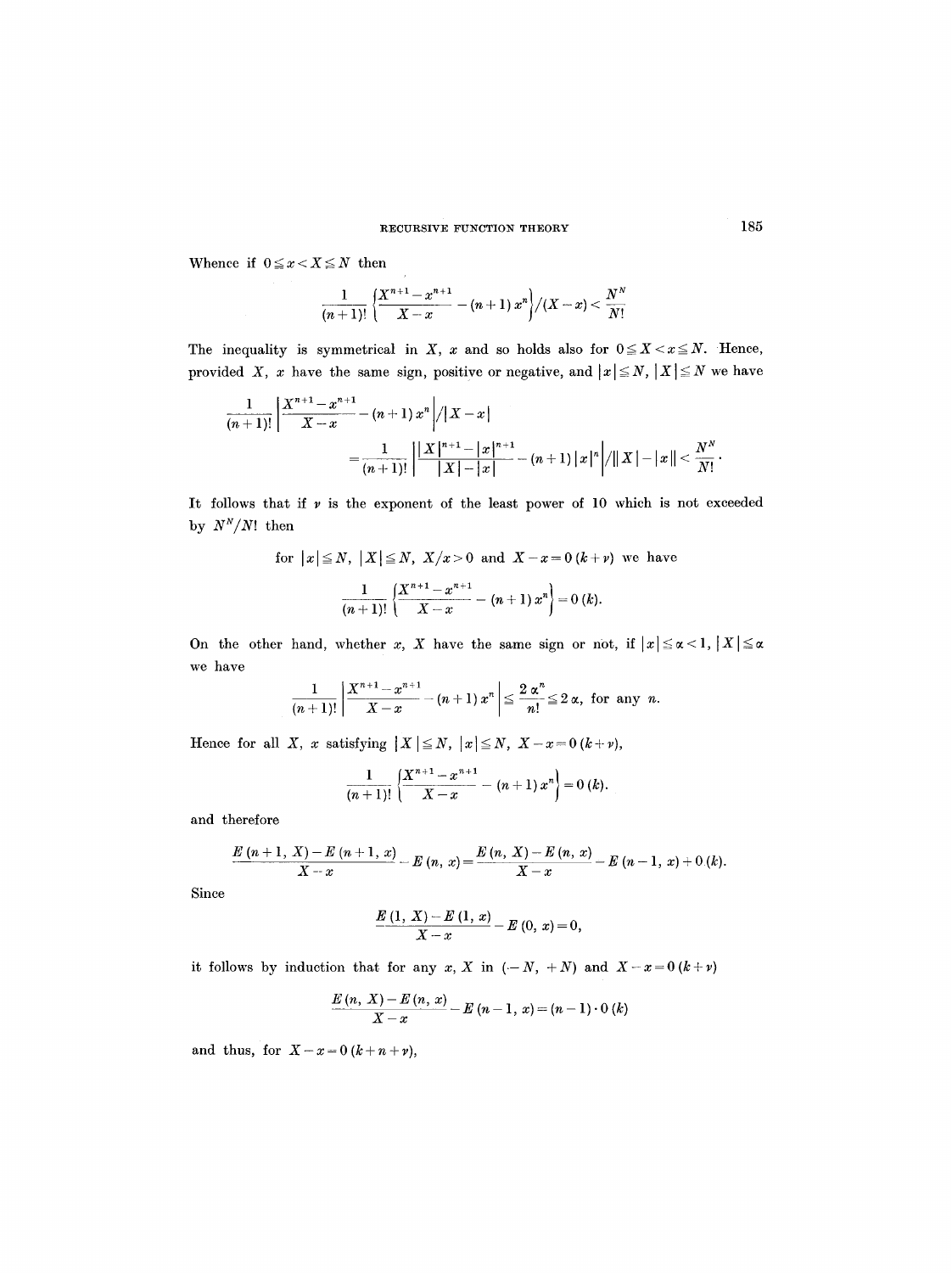$$
\frac{E(n, X)-E(n, x)}{X-x}-E(n-1, x)=0 (k)
$$

i.e. for each value of *n*,  $E(n, x)$  is recursively differentiable with derivative  $E(n-1, x)$ . Hence, by Theorem 4, since  $E(n, x) = E(n-1, x)$ , relative to n,  $E(n, x)$  is differentiable *relative to n* with derivative  $E(n, x)$  in the interval  $(-N, +N)$  for any N.

It follows that the relative derivative of

$$
E(n, -x) \cdot E(n, x+a)
$$

is zero, relative to  $n$ , and so,

$$
E(n, -x) \cdot E(n, x+a) = E(n, 0) \cdot E(n, a) = E(n, a),
$$

relative to  $n$ ; in particular

 $E(n, -x) \cdot E(n, x) = 1$ , relative to n,

and so

 $E(n, x) \cdot E(n, a) = E(n, x + a)$ , relative to n,

which is the fundamental relation for the relative exponential function.

6.11. We note that, for any N and for  $|x| \leq N$ ,  $E(n, x)$  is continuous in x, uniformly in  $x$  and  $n$ .

For if  $0 \le x < X \le N$ , then by 6.102

$$
0
$$

By 6.101, if  $n \ge 2N$ ,

$$
E(n, N) - E(2 N, N) \leq N^{2N}/(2 N)!
$$
;

moreover, since  $N^N/N!$  is the greatest of  $N^r/r!$  for  $0 \le r \le 2 N$ , therefore  $E(2 N, N) \leq (2 N + 1) N^N/N!$ 

and so

$$
0
$$

whence 6.11 readily follows.

We have incidentally shown that

6.12. for  $|x| \le N$ , and any  $m, 0 \le E(m,x) \le N^{2N}/(2N)! + (2N+1)N^{N}/N!$  and we denote this upper bound by  $E<sub>N</sub>$ .

# 6.2. The relatively logarithmic function.

6.21. The relatively logarithmic function  $log (n, x)$  is defined by the equation

$$
\log (n, x) = I_{\text{rec}} (n, 1, x), x > 0,
$$

where rec  $(n, x) = 1/x, x \neq 0$ .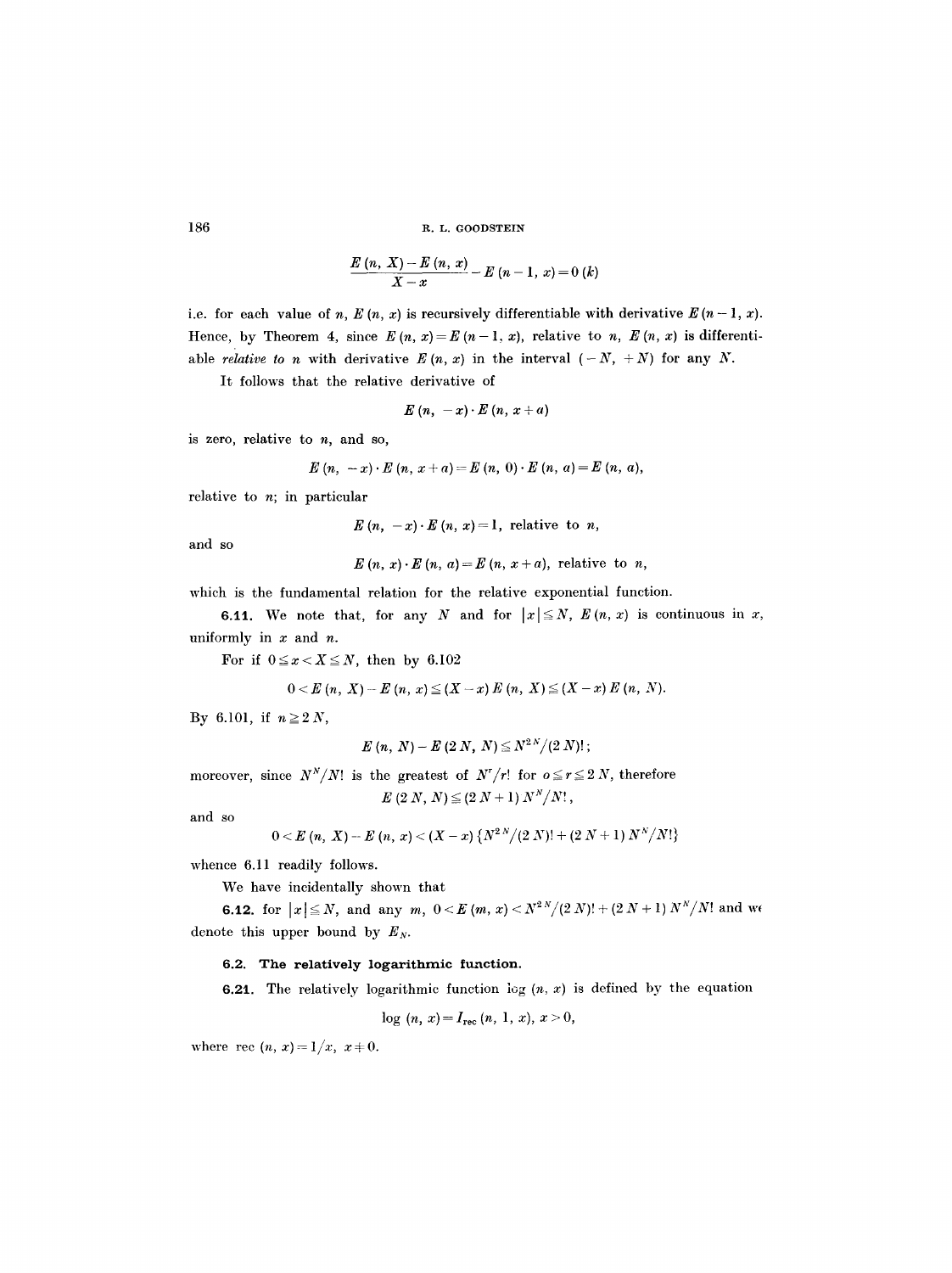Accordingly  $log (n, 1) = 0$ ,  $log^1 (n, x) = 1/x$ .

By means of the substitution  $x = b t$  we readily prove that

 $log (n, ab) = log (n, a) + log (n, b)$ , relative to n.

6.22. We observe next that, since  $E^1(n, x) = E(n, x)$ , therefore

 $E^1(n, x) = 1/R<sub>E</sub><sup>rec</sup>(n, x),$  relative to *n*;

thus given any  $N>0$ , for  $0 \le x \le N$ ,  $E(m, x)$  is differentiable relative to m, with a relative derivative  $1/R<sub>E</sub><sup>rec</sup>(m, x)$  and (in the notation of § 6.12)

$$
E(m, 0)=1\leq E(m, x)
$$

Furthermore, for  $1 \le t \le E_N$ ,  $1/t$  is uniformly continuous and  $1/t \ge 1/E_N$ .

Hence, by Theorem 20,  $E(m, x)$  and log  $(n, x)$  are inverse functions, and for  $o \le x \le N$ ,

- (i)  $log (n, E(m, x)) = x$ , relative to m, n; and for  $1 \le t < E(m, x)$ , m majorant and  $x < N$ ,
- (ii) E  $(m, \log(n, t)) = t$ , relative to n, m.

Since N is arbitrary, and  $E(m, x)$  is arbitrarily great with arbitrarily great x,  $(m > 0)$ , therefore (i) holds for all  $x \ge 0$  and (ii) for all  $t \ge 1$ . But

$$
E(m, -x) = 1/E(m, x),
$$
 relative to m,

and

 $\log (n, 1/t) = - \log (n, t)$ , relative to *n*,

so that  $log (n, E (m, -x)) = -x$ , relative to m, n and all  $x \ge 0$ , and (i) holds for all (rational) values of x.

Similarly we can show that (ii) holds for all  $t > 0$ .

### **6.3. The relatively circular functions.**

We define the relatively circular functions  $sin (n, x)$  and  $cos (n, x)$  by the recursive equations

$$
\sin (0, x) = 0, \sin (n + 1, x) = \sin (n, x) + (-1)^n x^{2n+1}/(2n+1)!
$$
  
cos (0, x) = 0, cos (n + 1, x) = cos (n, x) + (-1)^n x^{2n}/(2n)!

A trivial induction shows that, for all n, sin  $(n, 0) = 0$ , cos  $(n, 0) = 1$ . Exactly as for  $E(n, x)$  we can prove that, for any x, sin  $(n, x)$ , cos  $(n, x)$  are differentiable relative to n, with relative derivatives cos  $(n, x)$ ,  $-\sin (n, x)$  respectively. It follows that a relative derivative of  $\sin^2(n, x) + \cos^2(n, x)$  is zero, and so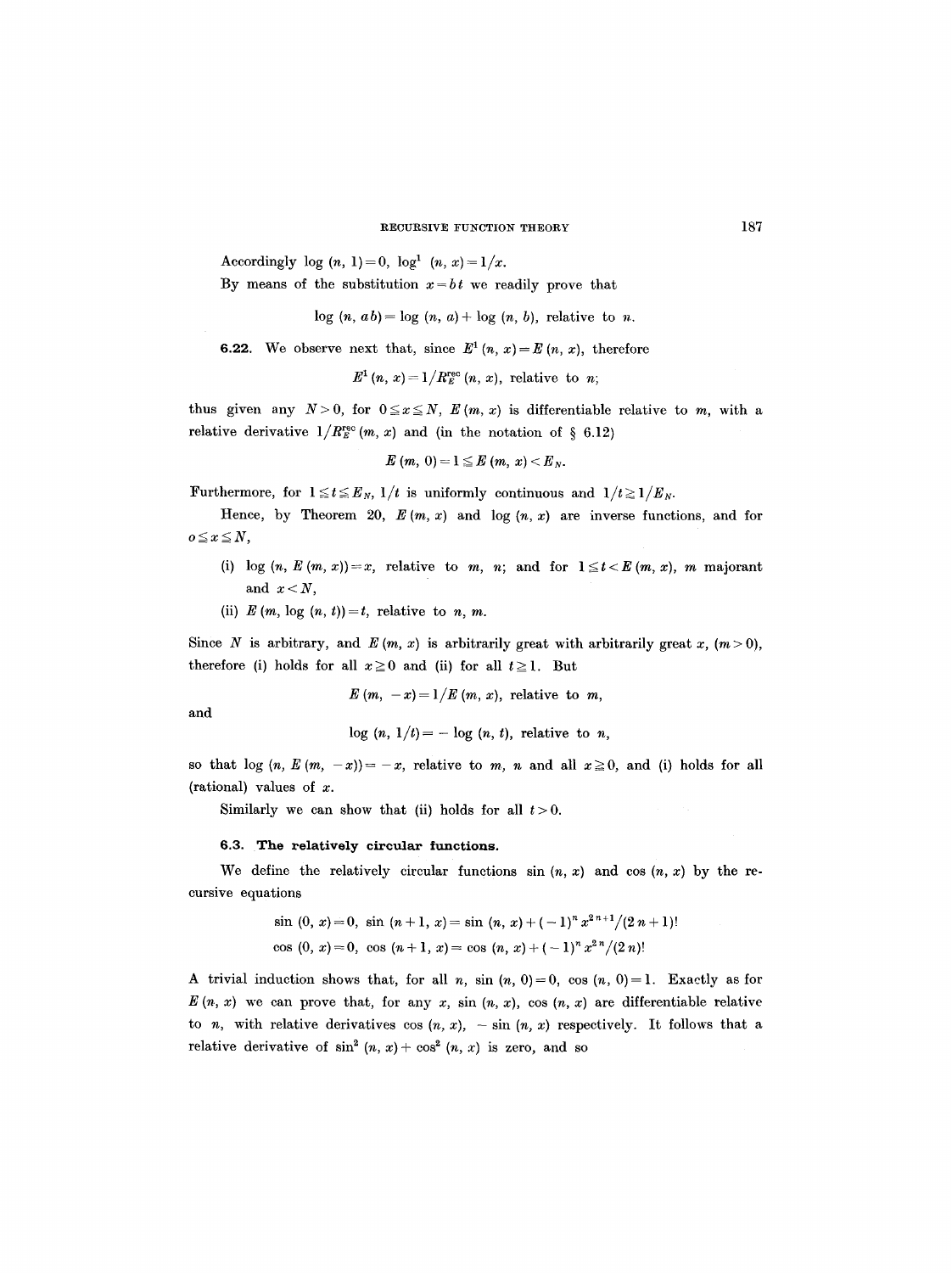$\sin^2(n, x) + \cos^2(n, x) = 1$ , relative to n.

for any x.

So, too, a relative derivative of the function

cos  $(n, c-x)$  cos  $(n, x)$  - sin  $(n, c-x)$  sin  $(n, x)$ 

is zero, and therefore

cos  $(n, c) = \cos (n, c-x) \cos (n, x) - \sin (n, c-x) \sin (n, x)$ , relative to n,

or, writing  $x + y$  for c,

cos  $(n, x + y) = \cos (n, x) \cos (n, y) - \sin (n, x) \sin (n, y)$ , relative to n,

whence differentiating (as functions of  $x$ )

 $\sin (n, x + y) = \sin (n, x) \cos (n, y) + \cos (n, x) \sin (n, y).$ 

**6.31.** For  $|x| \leq 4$  and  $p \geq 1$ 

 $(\sin (p+2, x) - \sin (p, x))/( \sin (p+2, x) - \sin (p+1, x))$  $=1-(2p+2)(2p+3)/x^2<0$ 

so that  $\sin (p+2, x)$  lies between  $\sin (p, x)$  and  $\sin (p+1, x)$  and therefore  $\sin (n, x)$ lies between sin  $(p, x)$  and sin  $(p + 1, x)$  for  $n \ge p + 2 \ge 3$ .

Similarly, for  $n \ge p+2 \ge 4$ , and  $|x| \le 4$ ,

cos  $(n, x)$  lies between cos  $(p, x)$  and cos  $(p+1, x)$ .

It follows that (for  $|x| \le 4$ ), sin  $(n, x)$  lies between x and  $x - \frac{x^3}{6}$  and, in particular, for  $0 \le x \le 1.6$ , between  $\frac{1}{2}x$  and x, for  $n \ge 3$ .

**6.32.** We consider the behaviour of cos  $(n, x)$  in the interval  $(1 \cdot 5, 1 \cdot 6)$ . A simple calculation shows that  $\cos (4, 1.5) > 0$ , and so *a fortiori*  $\cos (3, 1.5) > 0$ , so that cos  $(n, 1\cdot 5) > 0$  for all  $n \ge 3$ . Similarly cos  $(n, 1\cdot 6) < 0$  for all  $n \ge 2$ . Let  $\lambda_n$  be the least integer between  $15.10^{n-1}$  and  $16.10^{n-1}$  such that cos(n,  $(\lambda_n + 1) 10^{-n} \le 0$  and cos  $(n, \lambda_n 10^{-n}) > 0$ .  $\lambda_n$  is a primitive recursive function for which we may take  $\lambda_0 = 0$ . If we write  $\sigma_n$  for  $\lambda_n 10^{-n}$  then (using Theorem 3 b)

$$
0<\cos{(n, \sigma_n)}-\cos{(n, \sigma_n+10^{-n})}<16/10^{n+1}
$$

whence

 $0 < \cos{(n, \sigma_n)} < 16/10^{n+1}$ 

and so

$$
\frac{1}{10^{n+1}} < \cos\left(n+1\right), \sigma_n < \frac{17}{10^{n+1}}
$$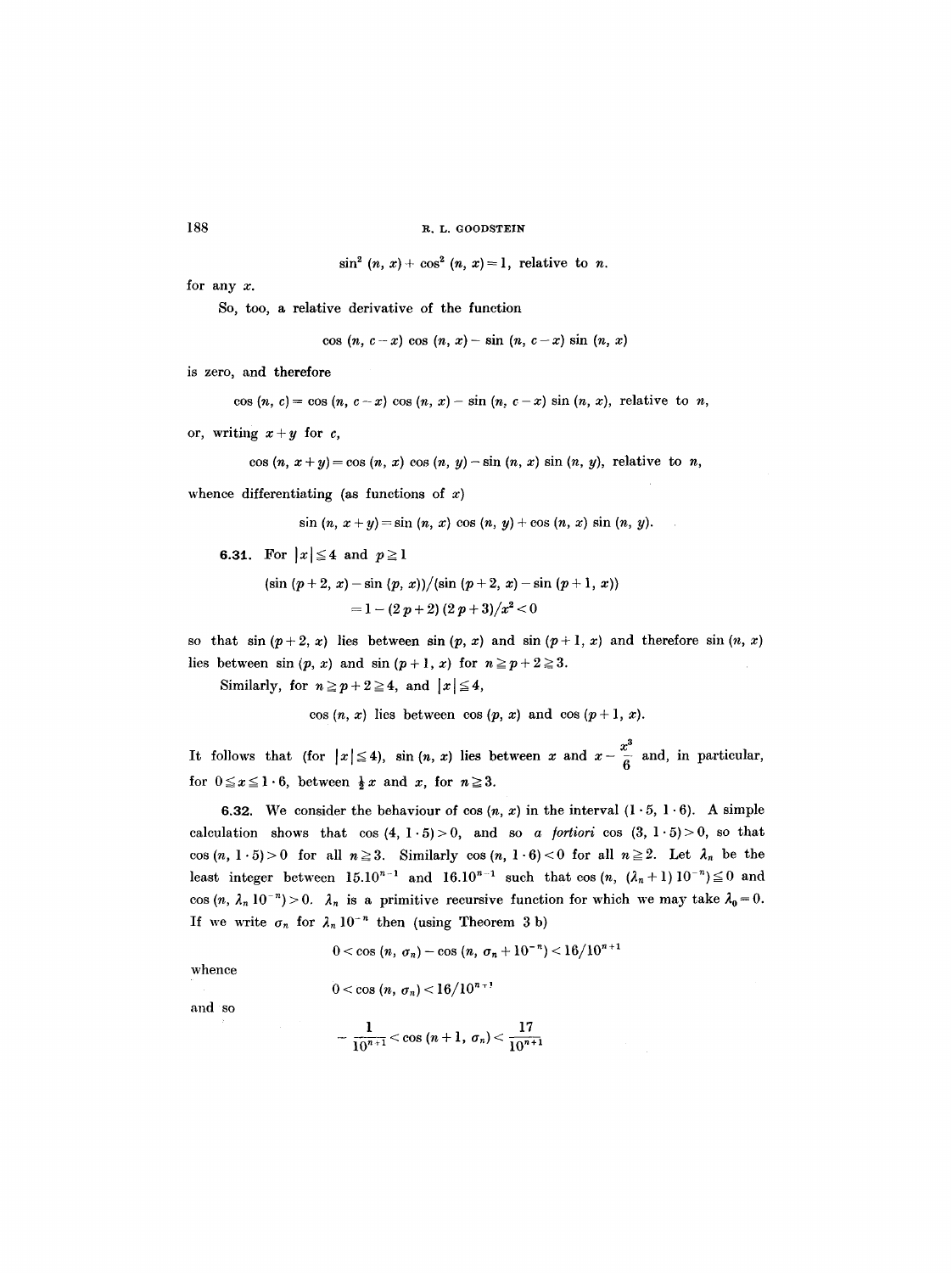(for  $(1.6)^{2n}/(2n)!$  is very much less than  $1/10^{n+1}$ ,  $n \ge 2$ ) and therefore  $|\cos(N, \sigma_n)|$  <  $17/10^{n+1}$  for all  $N \ge n \ge 1$ . Since  $\sin(n, x) \ge 3/4$  for  $1 \cdot 5 \le x \le 1 \cdot 6$  and  $n \ge 3$  it follows that

$$
|\cos (N, \sigma_N) - \cos (N, \sigma_n)| \geq (3/4) |\sigma_N - \sigma_n|
$$

and so  $|\sigma_N - \sigma_n| < 5/10^n$  which proves that  $\sigma_n$  converges. Since cos  $(n, \sigma_n) = 0$ , relative to n, therefore  $\sin (n, \sigma_n) = 1$  relative to n, and from the addition formulae we derive, in turn,  $\cos (n, 2\sigma_n) = -1$ ,  $\sin (n, 2\sigma_n) = 0$ , relative to n, and  $\cos (n, 4\sigma_n) = 1$ ,  $\sin (n, 4 \sigma_n) = 0$ , relative to n and so (by the addition formulae)

$$
\cos (n, x + 4 \sigma_n) = \cos (n, x), \sin (n, x + 4 \sigma_n) = \sin (n, x)
$$

relative to n, which proves that  $cos (n, x)$ ,  $sin (n, x)$  are periodic relative to n, with *relative period*  $4 \sigma_n$ . Furthermore, since cos  $(n, \sigma_n - x) = \sin(n, x)$ , relative to *n*, therefore cos  $(n, \sigma_n-x) > \frac{1}{3}x$ , for majorant n and  $0 < x \leq 1.6$ .

6.4. It follows that if we define

$$
\tan (n, x) = \sin (n, x) / \cos (n, x)
$$

then tan(n, x) is defined for  $|x| \le b < \sigma_n - \delta$  for majorant n, and any  $\delta > 0$ , and is bounded above by  $3/\delta$  in this range, and differentiable relative to n with relative derivative  $1 + \tan^2(n, x)$ . Writing  $\phi(n, t) = 1/(1 + t^2)$  for any n and t, so that  $\phi(n, t)$ is relatively integrable with a relative integral from  $0$  to  $t$  which we denote by arctan  $(n, t)$ , then, by Theorem 20, tan  $(n, x)$  and arctan  $(n, t)$  are inverse functions and, for  $|x| \leq b$ ,

(i) 
$$
\arctan (n, \tan (m, x)) = x
$$
, relative to m, n,

and

(ii) 
$$
\tan (m, \arctan (n, t)) = t
$$
, relative to *n*, *m*,

for  $0 \leq t < \tan(m, x)$ , m majorant and  $x \leq b < \sigma_n - \delta$  for majorant n. Since  $\sigma_n$  converges, given any  $k \ge 1$  we can find  $n_k$  so that

taking

 $\sigma_{n_k} - 1/k < \sigma_n < \sigma_{n_k} + 1/k$  for  $n \ge n_k$ ;  $x = \sigma_{n_k} - 3/k$ ,  $b = \sigma_{n_k} - 2/k$ ,  $\delta = 1/k$ ,

then

and

$$
x < b < \sigma_n - \delta, \text{ for } n \geq n_k,
$$

 $\cos (n, x) < 4/k$ ,  $\sin (n, x) > 1/2$ , whence

 $\tan (n, x) > k/8$ , relative to *n*, which proves

that (ii) holds for all values of  $t$ .